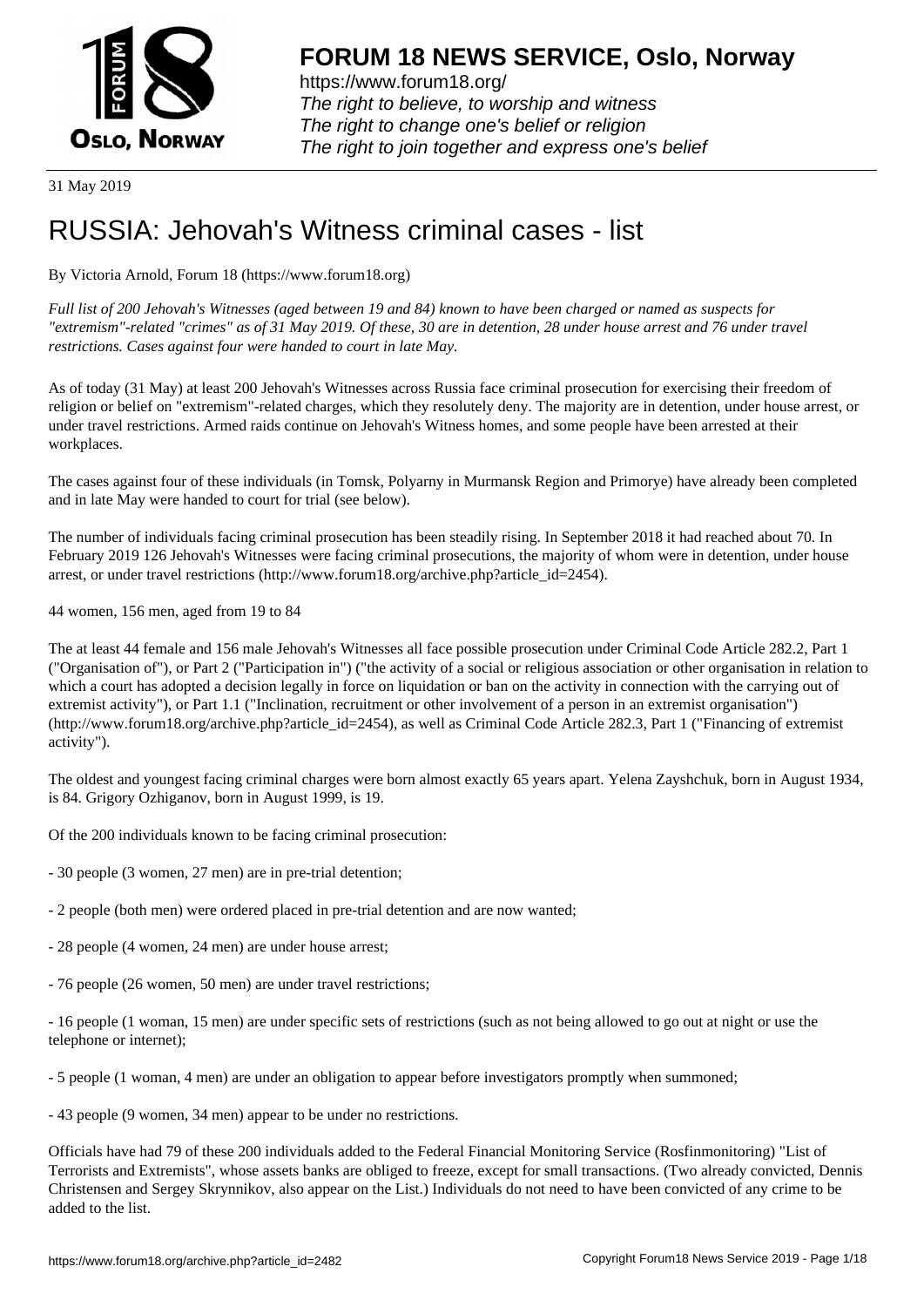Ten people are on the Interior Ministry's federal wanted list as their whereabouts are unknown. Twelve people - including the ten on the wanted list - are known to have left Russia.

The Russian authorities have also opened criminal cases against three Jehovah's Witnesses in Russian-occupied Crimea. Sergey Filatov and Artyom Gerasimov have been charged, while Taras Kuzio is a suspect (http://www.forum18.org/archive.php?article\_id=2466).

Investigations follow 2017 Supreme Court ban

All but one of the investigations are a direct result of the Supreme Court's 2017 ban on Jehovah's Witness activity throughout the country, and its decision to declare the Jehovah's Witness Administrative Centre and all 395 local communities "extremist organisations" (http://www.forum18.org/archive.php?article\_id=2297). No cases stemming from the nationwide ban have yet come to trial, although several investigations have recently been completed and three trials involving four defendants appear imminent.

The registered Jehovah's Witness organisation in Oryol was earlier ruled "extremist" and ordered liquidated in June 2016 (http://www.forum18.org/archive.php?article\_id=2256). Stemming from that ban on 23 May 2019 Danish Citizen Dennis Christensen jailing for six years under Criminal Code Article 282.2, Part 1 was upheld by Oryol Appeal Court (http://www.forum18.org/archive.php?article\_id=2479).

The prosecution stemming from the Oryol ban of Jehovah's Witness Sergey Skrynnikov which on 1 April 2019 led to him being fined fine of about a year and a half's average local wages under Criminal Code Article 282.2, Part 2. Skrynnikov's appeal is due to be heard on 13 June (http://www.forum18.org/archive.php?article\_id=2480).

In a case launched in June 2016 before the nationwide ban, in December 2018 Arkadya Akopyan, was initially found guilty under Criminal Code Article 282, Part 1 ("Actions directed at the incitement of hatred [nenavist] or enmity [vrazhda], as well as the humiliation of an individual or group of persons on the basis of sex, race, nationality, language, origin, attitude to religion, or social group") for allegedly giving "extremist" sermons and giving out banned literature. The prosecution produced apparently false witnesses in the case (http://www.forum18.org/archive.php?article\_id=2453). But Akopyan was later acquitted in connection with the partial decriminalisation of this offence.

Trial underway, three more trials imminent

Yury Zalipayev, remains on trial under Criminal Code Article 280, Part 1 ("Public calls for extremist activity") for allegedly distributing material "inciting hatred and enmity towards a social group, 'Christian clergy'", but Jehovah's Witnesses insist that these materials were planted by FSB security service officers during a search (http://www.forum18.org/archive.php?article\_id=2453).

The criminal case against Sergey Klimov in Tomsk (http://www.forum18.org/archive.php?article\_id=2385) was handed to October District Court in late May. The Court told Forum 18 on 31 May that no date has yet been set for his trial to begin.

The case against two men from Polyarny in Murmansk Region - Roman Markin and Viktor Trofimov – who were interrogated at the Investigative Department of the Russian Navy's Northern Fleet's Polyarny Flotilla (http://www.forum18.org/archive.php?article\_id=2385) was handed to Polyarny District Court in late May. The Court told Forum 18 on 31 May that no date has yet been set for their trial to begin.

The case against Grigory Bubnov in Volno-Nadezhdinskoye in Primorye was handed to Nadezhdinsky District Court on 31 May. The Court told Forum 18 that no date has yet been set for his trial to begin.

Nationwide raids

Stemming from the 2017 nationwide ban, the authorities have from January 2018 onwards intensively raided Jehovah's Witness homes across Russia (http://www.forum18.org/archive.php?article id=2412), continuing less frequent raids that took place before Jehovah's Witnesses were banned (http://www.forum18.org/archive.php?article\_id=2220).

Between January 2018 and May 2019, raids have taken place in the following 36 of Russia's 83 federal subjects (not counting Crimea and Sevastopol): Amur, Arkhangelsk, Republic of Bashkortostan, Belgorod, Ivanovo, Jewish Autonomous Region, Kamchatka, Kemerovo, Khabarovsk, Republic of Khakasiya, Khanty-Mansi Autonomous Region, Kirov, Kostroma, Krasnoyarsk, Magadan, Republic of Mordoviya, Murmansk, Novosibirsk, Omsk, Orenburg, Oryol, Penza, Perm, Primorye, Pskov, Rostov, Republic of Sakha-Yakutiya, Sakhalin, Saratov, Smolensk, Stavropol, Sverdlovsk, Republic of Tatarstan, Tomsk, Ulyanovsk, and Volgograd.

Seven Jehovah's Witnesses detained in Surgut in February 2019 were tortured. Yet against Russia's legally binding international obligations under the United Nations (UN) Convention against Torture and Other Cruel, Inhuman or Degrading Treatment or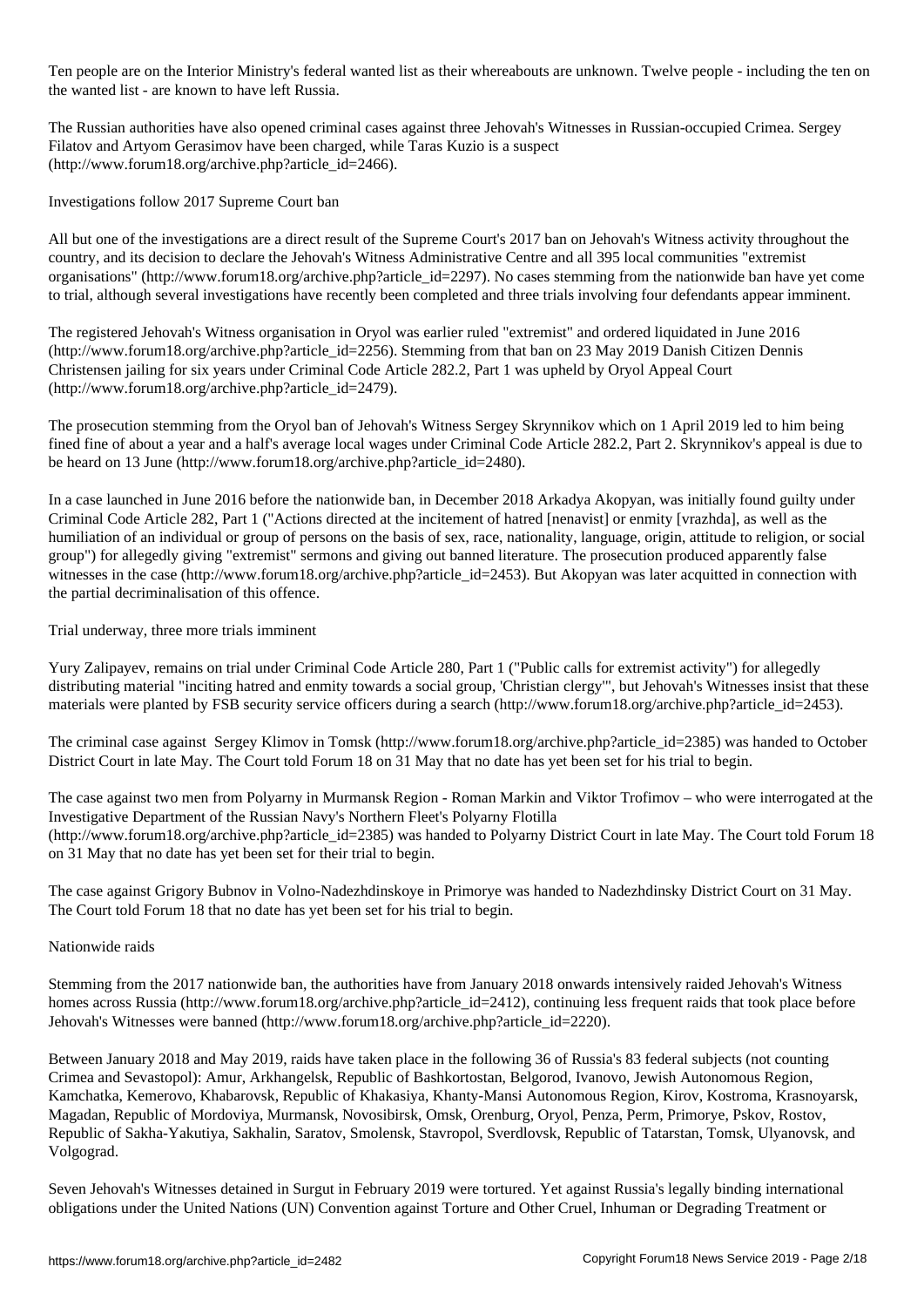$\mathcal{C}$ prisoner of conscience Yevgeny Kim, or those who facilitated this (http://www.forum18.org/archive.php?article\_id=2332), are known to have happened. However, Kim himself was deprived of his Russian citizenship, leaving him stateless, and on 10 April 2019 – the day he completed his labour camp term – was fined and ordered deported to his country of birth (http://www.forum18.org/archive.php?article\_id=2478)

Despite the Jehovah's Witnesses being doctrinally pacifist, the raids often involve heavily armed riot police or National Guard troops carrying machine guns. The raids are usually led by the Investigative Committee, with the FSB security service and police Centre for Combating Extremism also often participating (http://www.forum18.org/archive.php?article\_id=2381).

The usual pattern for a raid is that officials, including armed men in masks and body armour, late at night or early in the morning arrive at Jehovah's Witnesses' homes. The occupants are sometimes made to lie on the floor or face the wall while the officers search their homes.

"We quickly got dressed, opened the door, and in a second the apartment was filled with men in black. I was just shocked," Svetlana Suvorkova, whose husband Yevgeny was arrested in Kirov in October 2018 (http://www.forum18.org/archive.php?article\_id=2381), told the jw-russia website on 11 January 2019. Suvorkov is now under house arrest.

Officials then confiscate personal possessions such as electronic devices, bank cards, personal photographs, and books. After this the Jehovah's Witnesses, including children and elderly people, are normally taken to one of the raiding agencies' buildings for questioning lasting several hours.

Detention, house arrest, travel restrictions

Most people are then released, some under travel restrictions. Others are kept in temporary detention until investigators decide whether to apply to a court for longer-term restrictive measures – they must do this within 48 hours of the initial detention.

A judge then decides whether to grant an investigator's request to place an individual in detention, under house arrest, or under travel or other restrictions.

House arrest means that an individual must remain within their home, possibly with other court-ordered restrictions, unless there is a medical reason to have treatment outside their home.

An initial period of pre-trial detention or house arrest lasts for two months from the date of arrest. Criminal cases are usually opened on or shortly before the date of the raid. Towards the end of the two months, investigators must apply to a court again if they want an extension. Detainees themselves may appeal to a higher court to have these restrictive measures lifted or reduced. Sometimes such appeals have been successful.

Detentions can be difficult for relatives to cope with, both practically and emotionally. Maksim Khalturin's father has health problems and relies largely on his support, Jehovah's Witnesses stated on 11 January 2019. "It is very hard for me without him. After all, I must take care of my husband alone. And I myself am 81 years old," said his mother Galina Khalturina. "For the first week I couldn't sleep at all," said Olga Korobeynikova, whose husband Vladimir is now under house arrest in Kirov. "When I wake up, there's just pain."

# Prosecutions despite Supreme Court claims

Prosecutions of Jehovah's Witnesses (http://www.forum18.org/archive.php?article\_id=2479) are happening despite the Supreme Court judges' noting in both their initial (http://www.forum18.org/archive.php?article\_id=2274) and appeal (http://www.forum18.org/archive.php?article\_id=2297) rulings that the Court had not assessed the legality of the means of expression of Jehovah's Witness beliefs. The government also claimed, in a submission to the European Court of Human Rights (ECtHR) in Strasbourg on 23 March 2018, that the ban "does not contain a restriction or prohibition on individual profession of [Jehovah's Witness] teachings".

Jehovah's Witnesses point out that the Supreme Court judges' claims are not reflected in reality. "Today it has become clear that the statements of the Russian authorities before international bodies that the liquidation of Jehovah's Witness legal entities 'do not contain any restriction or prohibition on practicing these teachings' is nothing more than slyness," spokesperson Yaroslav Sivulsky commented on 23 May. "In order to convict a person for extremism and an attempt on the constitutional order, and then punish him on a par with thieves and murderers, it is enough for law enforcement authorities to prove that he believes in God in the wrong way and catch him reading the Bible." (http://www.forum18.org/archive.php?article\_id=2479)

Muslims who study the works of the late Muslim theologian Said Nursi face similar "extremism"-related prosecutions. In what appears to be a first, Yevgeny Kim, arrested in 2015 and convicted in 2017 for meeting with others to study Nursi's books, was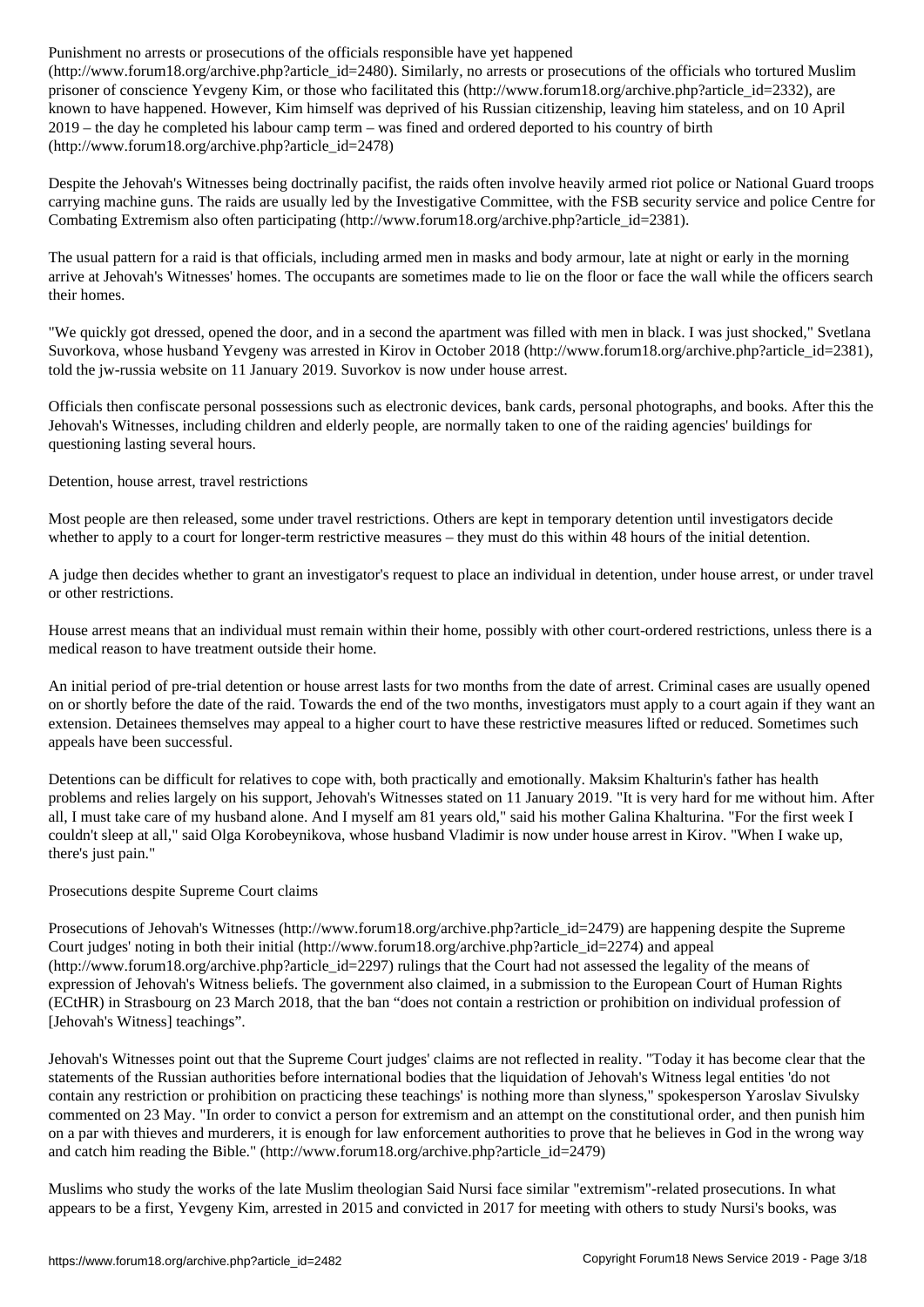==================================================

Full list of 200 under criminal investigation, sentenced or on trial

Name, date of birth – date of initial arrest; date of decision to put in detention/under house arrest/under travel restrictions; charged/suspect under Criminal Code Article; whether or not on Rosfinmonitoring "List of Terrorists and Extremists"

and ordered to his countries to his countries of birth  $U$  . (http://www.forumlar. (http://www.forumlar. (http://

==================================================

- Pre-trial Detention

Ivanovo - Furmanovo

1) Yevgeny Andreyevich Spirin, born 24 February 1986 – arrested on 27 January 2019; detained on 28 January 2019; charged under Article 282.2, Part 1; not on Rosfinmonitoring List

# Kemerovo

2) Sergey Alekseyevich Britvin, born 18 August 1965 – arrested on 22 July 2018; detained on 24 July 2018; suspect under Article 282.2, Part 2; added to Rosfinmonitoring List on 22 November 2018

3) Vadim Anatolyevich Levchuk, born 6 February 1972 – arrested on 22 July 2018; detained on 24 July 2018; suspect under Article 282.2, Part 2; added to Rosfinmonitoring List on 22 November 2018

# Khabarovsk

4) Valery Vasilyevich Moskalenko, born 15 April 1967 – arrested on 2 August 2018; detained on 3 August 2018; charged under Article 282.2, Part 2; not on Rosfinmonitoring List

# Kirov

5) Andrzej [Anatolyevich] Oniszczuk, Polish citizen, born 3 October 1968 – arrested on 9 October 2018; detained 12 October 2018; charged under Article 282.2, Part 1, and Article 282.3, Part 1; added to Rosfinmonitoring List on 15 November 2018

# Krasnoyarsk – Sharypovo

6) Anton Olegovich Ostapenko, born 12 January 1991 – arrested on 19 April 2019; detained on 24 April 2019 for two months; Article 282.2, Part 1; not on Rosfinmonitoring List

# Mordoviya – Saransk

7) Aleksandr Stanislavovich Shevchuk, born 31 August 1989 – arrested on 6 February 2019; detained no later than 8 February 2019; charged under Article 282.2, Part 1; added to Rosfinmonitoring List on 11 April 2019

8) Georgy Nikolayevich Nikulin, born 21 November 1963 - arrested on 6 February 2019; detained no later than 8 February 2019; unknown whether charged or suspect under Article 282.2 Part 1; added to Rosfinmonitoring List on 11 April 2019

# Novosibirsk

9) Yury Prokopyevich Savelyov, born 1 January 1954 – arrested on 8 November 2018; detained on 8 November 2018; charged under Article 282.2, Part 1; added to Rosfinmonitoring List on 18 December 2018

# Primorye – Spassk-Dalny

10) Yury Nikolayevich Belosludtsev, born 1 May 1964 – arrested on 17 March 2019 in Luchegorsk; detained on 19 March 2019 for two months; charged under Article 282.2, Part 1 or 2; added to Rosfinmonitoring List on 30 May 2019

11) Sergey Aleksandrovich Sergeyev, born 6 September 1955 – arrested on 17 March 2019 in Luchegorsk; detained on 19 March 2019 for two months; charged under Article 282.2, Part 1 or 2; not on Rosfinmonitoring List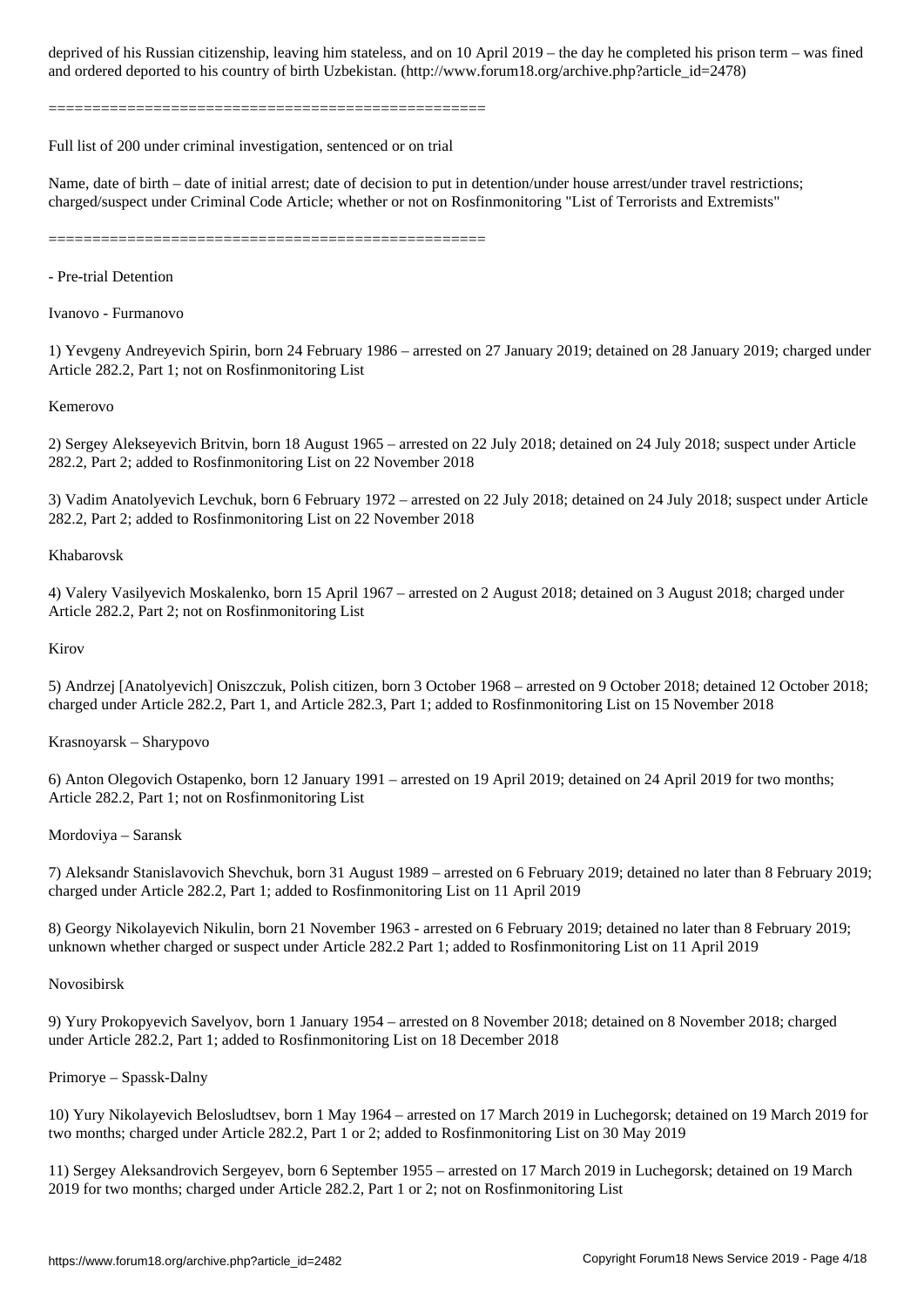12) Dmitry Viktorovich Barmakin, born 30 May 1974 – arrested in Nakhodka on 28 July 2018; detained on 30 July 2018; charged under Article 282.2, Part 1; added to Rosfinmonitoring List on 14 February 2019

13) Irina Gennadyevna Buglak, born 25 January 1975 – arrested in Partizansk on 19 April 2019; detained on 20 April 2019 for two months; charged under Article 282.2, Part 1; not on Rosfinmonitoring List

Rostov-on-Don

14) Arsen Vilenovich Avanesov, born 24 September 1983 – arrested on 22 May 2019; detained on 26 May 2019 for two months; suspect under Article 282.2, Part 1; not on Rosfinmonitoring List

15) Vilen Shagenovich Avanesov, born 22 October 1952 – arrested on 22 May 2019; detained on 26 May 2019 for two months; suspect under Article 282.2, Part 1; not on Rosfinmonitoring List

16) Aleksandr Mikhailovich Parkov, born 5 September 1967 – arrested on 22 May 2019; detained on 26 May 2019 for two months; suspect under Article 282.2, Part 1; not on Rosfinmonitoring List

Smolensk

17) Yevgeny Vladimirovich Deshko, born 7 May 1989 – arrested on 29 April 2019; detained on 1 May 2019 for two months; suspect under Article 282.2, Part 2; not on Rosfinmonitoring List

18) Ruslan Nikolayevich Korolyov, born 8 August 1982 – arrested on 25 April 2019; detained on 26 April 2019 for two months; suspect under Article 282.2, Part 2; not on Rosfinmonitoring List

19) Valery Anatolyevich Shalyev, born 23 September 1977 – arrested on 25 April 2019; detained on 26 April 2019 for two months; suspect under Article 282.2, Part 2; not on Rosfinmonitoring List

20) Viktor Ivanovich Malkov, born 21 February 1959 – arrested on 25 April 2019; detained on 26 April 2019 for two months; suspect under Article 282.2, Part 2; not on Rosfinmonitoring List

21) Tatyana Stepanovna Galkevich, born 2 August 1959 – arrested on 16 May 2019; detained on 18 May 2019; charged under Article 282.2, Part 2; not on Rosfinmonitoring List

22) Valentina Ivanovna Vladimirova, born 15 April 1956 – arrested on 16 May 2019; detained on 18 May 2019; charged under Article 282.2, Part 2; not on Rosfinmonitoring List

Stavropol – Neftekumsk

23) Aleksandr Andreyevich Akopov, born 4 November 1992 – arrested on 9 December 2018; detained on 12 December 2018; charged under Article 282.2, Part 1; not on Rosfinmonitoring List

24) Konstantin Valeryevich Samsonov, born 8 April 1977 – arrested on 9 December 2018; detained on 12 December 2018; charged under Article 282.2, Part 1; not on Rosfinmonitoring List

25) Shamil Shapiyevich Sultanov, born 16 March 1977 – arrested on 9 December 2018; detained on 12 December 2018; charged under Article 282.2, Part 1; not on Rosfinmonitoring List

Tomsk

26) Sergey Gennadyevich Klimov, born 26 March 1970 – arrested on 3 June 2018; detained on 5 June 2018; charged under Article 282.2, Part 1; investigation completed, case sent to October District Court May 2019; not on Rosfinmonitoring List

Volgograd

27) Sergey Nikolayevich Melnik, born 29 June 1972 – arrested on 16 May 2019; detained on 18 May 2019; suspect under Article 282.2, Part 2; not on Rosfinmonitoring List

28) Vyacheslav Ivanovich Osipov, born 17 October 1970 – arrested on 16 May 2019; detained on 18 May 2019; suspect under Article 282.2, Part 2; not on Rosfinmonitoring List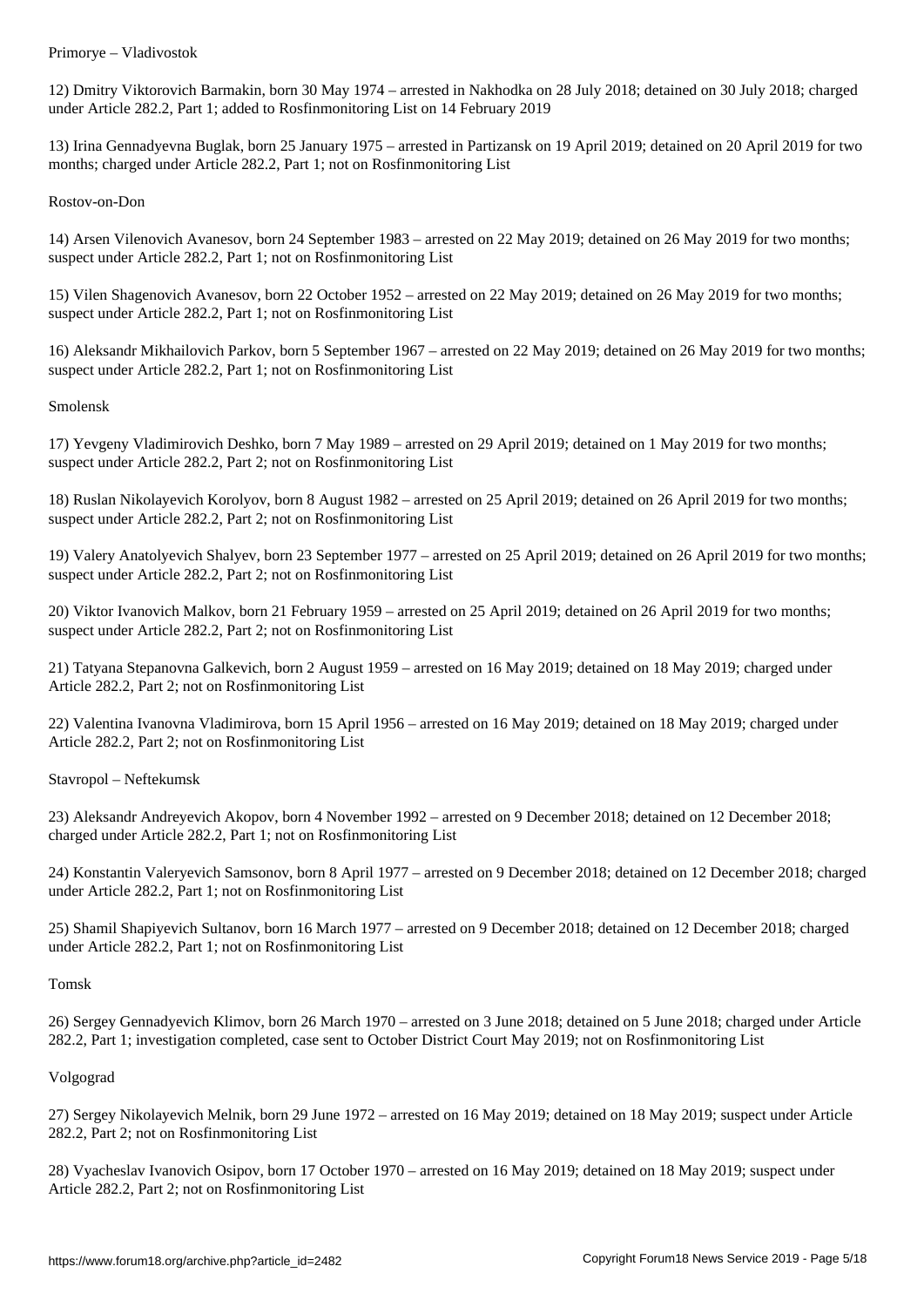282.2, Part 2; not on Rosfinmonitoring List

30) Igor Artyomovich Yegozaryan, born 17 January 1965 – arrested on 16 May 2019; detained on 18 May 2019; suspect under Article 282.2, Part 2; not on Rosfinmonitoring List

==================================================

- Pre-trial Detention ordered in absentia

Oryol

1) Vitaly Gennadyevich Maksimov, born 27 December 1980 – has left Russia, detention ordered in absentia (on wanted list); charged under Article 282.2, Part 2; added to Rosfinmonitoring List on 20 September 2018

2) Dmitry Andreyevich Prikhodko, born 17 March 1986 – has left Russia, detention ordered in absentia (on wanted list); charged under Article 282.2, Part 2; added to Rosfinmonitoring List on 20 September 2018

==================================================

- House Arrest

Kemerovo – Berezyovsky

1) Khasan Abduvaitovich Kogut, born 7 May 1983 – arrested on 6 February 2019 on being summoned to FSB office; detained for 48 hours then put under house arrest on 8 February 2019; charged under Article 282.2, Part 2; added to Rosfinmonitoring List on 28 February 2019

Kirov

2) Vladimir Aleksandrovich Korobeynikov, born 14 December 1952 – arrested on 9 October 2018; detained on 12 October 2018; put under house arrest on 1 February 2019; charged under Article 282.2, Part 1, and Article 282.3, Part 1; added to Rosfinmonitoring List on 15 November 2018

3) Maksim Valeryevich Khalturin, born 3 September 1974 – arrested on 9 October 2018; detained on 12 October 2018; put under house arrest on 1 February 2019; charged under Article 282.2, Part 1, and Article 282.3, Part 1; added to Rosfinmonitoring List on 15 November 2018

4) Andrei Sergeyevich Suvorkov, 26 February 1993 – arrested on 9 October 2018; detained on 12 October 2018; put under house arrest on 1 February 2019; charged under Article 282.2, Part 1, and Article 282.3, Part 1; added to Rosfinmonitoring List on 15 November 2018

5) Yevgeny Anatolyevich Suvorkov, born 3 February 1978 – arrested on 9 October 2018; detained 12 October 2018; put under house arrest on 28 March 2019; charged under Article 282.2, Part 1, and Article 282.3, Part 1; added to Rosfinmonitoring List on 15 November 2018

# Khabarovsk

6) Stanislav Viktorovich Kim, born 5 July 1968 – arrested on 10 November 2018; detained on 12 November 2018; placed under house arrest on 30 January 2019; charged under Article 282.2, Part 1; not on Rosfinmonitoring List

7) Vitaly Vyacheslavovich Zhuk, born 8 April 1972 – arrested 10 November 2018; detained 12 November 2018; placed under house arrest on 14 January 2019; charged under Article 282.2, Part 1; not on Rosfinmonitoring List

8) Nikolai Yuryevich Polevodov, born 10 February 1970 – arrested on 10 November 2018; detained on 12 November 2018; placed under house arrest on 14 January 2019; charged under Article 282.2, Part 1; not on Rosfinmonitoring List

# Khanty-Mansi Autonomous Region – Uray

9) Andrey Vladimirovich Sazonov, born 15 August 1980 – arrested on 6 February 2019; detained on 8 February 2019; put under house arrest on 26 February 2019; charged under Article 282.2, Part 1; not on Rosfinmonitoring List

10) Yevgeny Nikolayevich Kayrak, born 29 March 1986 – arrested on 15 February 2019 and detained for 48 hours; put under house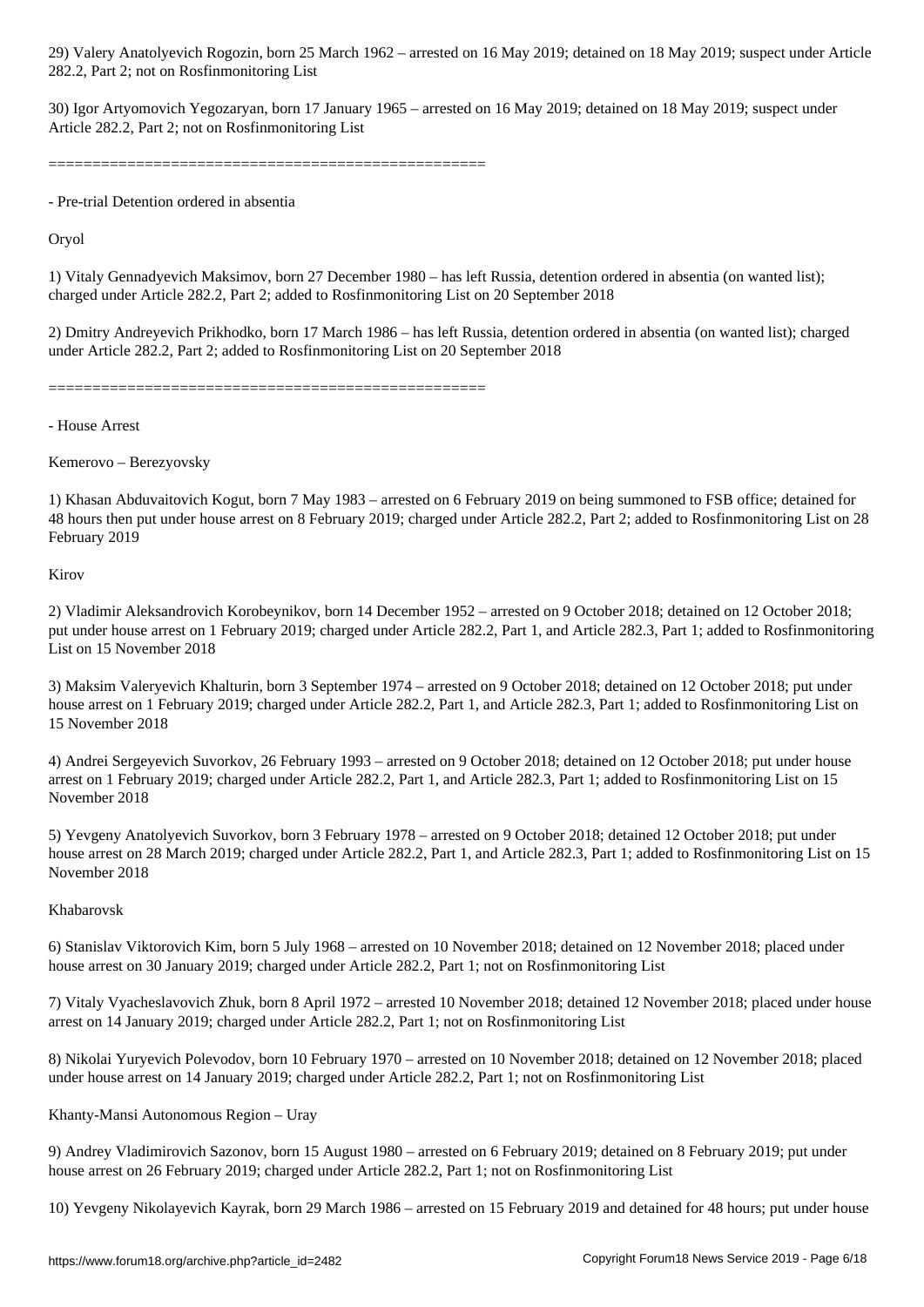Krasnoyarsk

11) Andrei Garafetanovich Stupnikov, born 17 September 1973 – arrested on 3 July 2018; detained on 4 July 2018; put under house arrest on 1 March 2019; charged under Article 282.2, Part 1; not on Rosfinmonitoring List

Novosibirsk

12) Aleksandr Ivanovich Seryodkin, born 1 December 1954 – arrested on 19 April 2019; put under house arrest on 21 April 2019; charged under Article 282.2, Part 1; added to Rosfinmonitoring List on 8 May 2019

13) Valery Vladimirovich Maletskov, born 13 September 1974 – arrested on 19 April 2019 and detained for 1 day; put under house arrest on 21 April 2019; charged under Article 282.2, Part 2; added to Rosfinmonitoring List on 8 May 2019

Penza

14) Vladimir Aleksandrovich Kulyasov, born 17 April 1974 – arrested on 15 July 2018 and detained for 48 hours; put under house arrest on 17 July 2018; charged under Article 282.2, Part 2; added to Rosfinmonitoring List on 6 September 2018

15) Andrei Aleksandrovich Magliv, born 20 June 1984 – arrested on 15 July 2018 and detained for 48 hours; put under house arrest on 17 July 2018; charged under Article 282.2, Part 2; added to Rosfinmonitoring List on 6 September 2018

16) Denis Vladimirovich Timoshin, born 23 March 1980 – arrested on 15 July 2018 and detained for 48 hours; put under house arrest on 17 July 2018; charged under Article 282.2, Part 2; added to Rosfinmonitoring List on 6 September 2018

17) Vladimir Aleksandrovich Alushkin, born 30 June 1964 – arrested on 15 July 2018; detained on 17 July 2018; put under house arrest on 14 January 2019; charged under Article 282.2, Part 1; added to Rosfinmonitoring List on 6 September 2018

Primorye – Spassk-Dalny

18) Dmitry Yuryevich Malyovany, born 24 April 1990 – arrested 25 November 2018 and detained for 48 hours; put under house arrest on 27 November 2018; charged under Article 282.2, Part 1; added to Rosfinmonitoring List on 14 February 2019

19) Olga Alekseyevna Opaleva, born 22 April 1952 – arrested 25 November 2018 and detained for 48 hours; put under house arrest on 27 November 2018; suspect under Article 282.2, Part 1; added to Rosfinmonitoring List on 14 February 2019

20) Olga Aleksandrovna Panyuta, born 11 June 1959 – arrested 25 November 2018 and detained for 48 hours; put under house arrest on 27 November 2018; charged under Article 282.2, Part 1.1; added to Rosfinmonitoring List on 14 February 2019

21) Aleksei Borisovich Trofimov, born 23 April 1959 – arrested 25 November 2018 and detained for 48 hours; put under house arrest on 27 November 2018; suspect under Article 282.2, Part 1; added to Rosfinmonitoring List on 14 February 2019

Smolensk

22) Natalya Igoryevna Sorokina, born 12 March 1975 – arrested in Sychyovka on 7 October 2018; detained on 9 October 2018; put under house arrest on 15 April 2019; charged under Article 282.2, Part 2; not on Rosfinmonitoring List

23) Mariya Vladimirovna Troshina, born 13 February 1977 – arrested in Sychyovka on 7 October 2018; detained on 9 October 2018; put under house arrest on 15 April 2019; charged under Article 282.2, Part 2; not on Rosfinmonitoring List

Tatarstan – Naberezhniye Chelny

24) Ilkham Shamilyevich Karimov, born 9 February 1981 – arrested on 27 May 2018; detained on 29 May 2018; put under house arrest on 2? November 2018; charged under Article 282.2, Part 1; not on Rosfinmonitoring List

25) Konstantin Viktorovich Matrashov, born 22 August 1988 arrested on 27 May 2018; detained on 29 May 2018; put under house arrest on 14 November 2018; charged under Article 282.2, Parts 1, 1.1, and 2; not on Rosfinmonitoring List

26) Vladimir Nikolayevich Myakushin, born 6 November 1987 – arrested on 27 May 2018; detained on 29 May 2018; put under house arrest on 13 November 2018; charged under Article 282.2, Parts 1, 1.1, and 2; not on Rosfinmonitoring List

27) Aydar Maratovich Yulmetyev, born August 1993 – arrested on 29 May 2018; detained on 31 May 2018; put under house arrest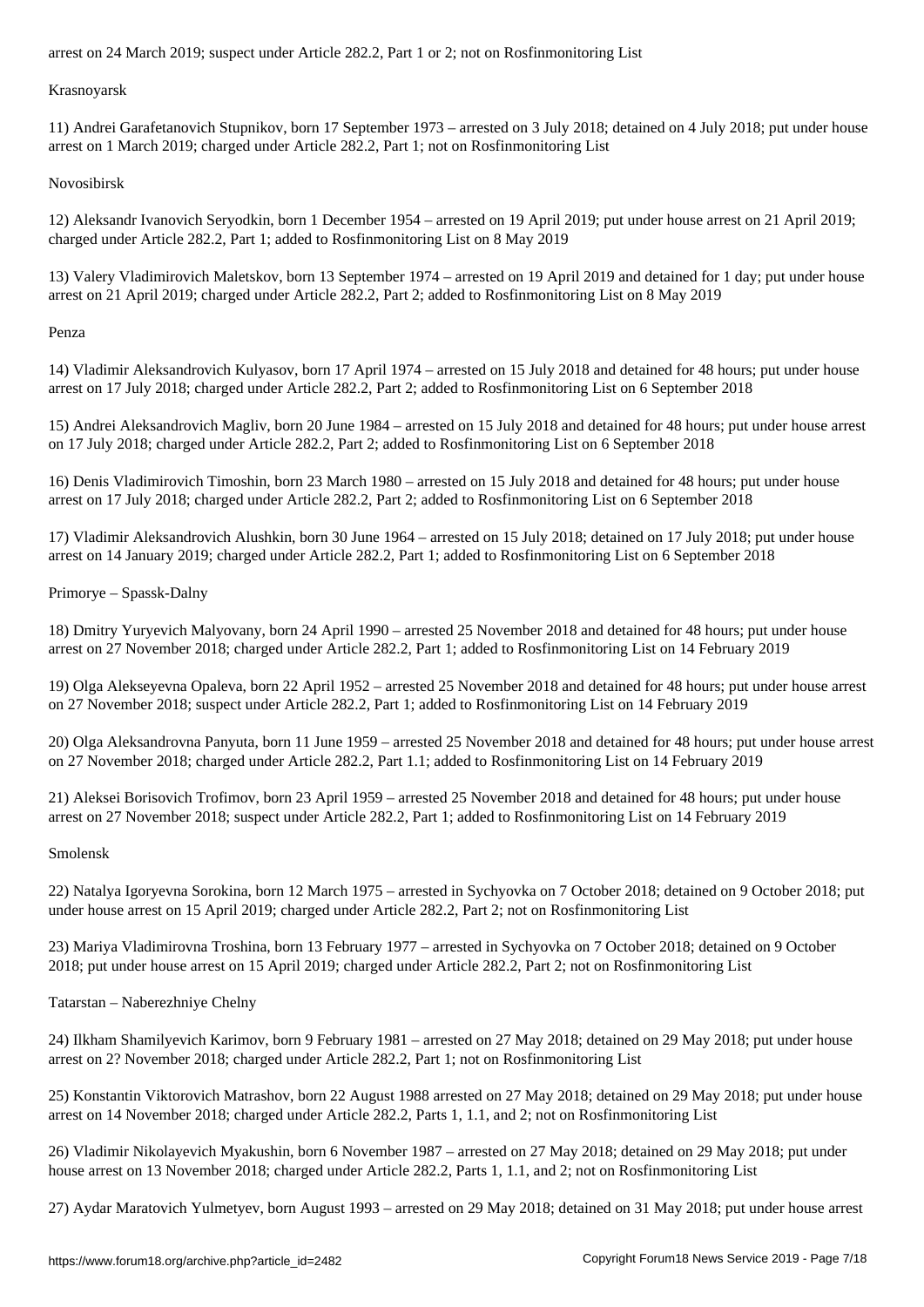Ulyanovsk

28) Sergey Aleksandrovich Mysin, born 21 June 1965 – arrested on 27 February 2019; detained on 28 February 2019; put under house arrest on 23 April 2019; charged under Article 282.2, Part 1; added to Rosfinmonitoring List on 6 May 2019

==================================================

- Travel Restrictions

Amur – Blagoveshchensk

1) Dmitry Mikhailovich Golik, born 26 March 1987 – arrested on 20 July 2018; unknown if detained for 48 hours or when placed under travel restrictions; charged under Article 282.2, Part 2; added to Rosfinmonitoring List on 30 August 2018

2) Aleksei Aleksandrovich Berchuk, born 17 November 1975 – arrested on 21 January 2019 and detained temporarily, then placed under travel restrictions on 22 January 2019; charged under Article 282.2, Part 1; added to Rosfinmonitoring List on 30 August 2018

Amur – Zeya

3) Konstantin Aleksandrovich Moiseyenko, born 17 May 1976 – arrested 21 March 2019; put under travel restrictions the same day; suspect under Article 282.2, Part 1; not on Rosfinmonitoring List

Arkhangelsk – Severodvinsk

4) Vladimir Aleksandrovich Teterin, born 14 April 1957 – arrested on 13 March 2019; put under travel restrictions the same day; suspect under Article 282.2, Part 1; not on Rosfinmonitoring List

Bashkortostan – Dyurtyuli

5) Anton Nikolayevich Lemeshev, born 18 February 1987 – arrested on 18 October 2018; detained on 20? October 2018; put under house arrest on 31 October 2018; released under travel restrictions on 15 February 2019; charged under Article 282.2, Part 1; not on Rosfinmonitoring List

Bashkortostan – Ufa

6) Anatoly Sergeyevich Vilitkevich, born 15 September 1986 – arrested on 10 April 2018; detained on 12 April 2018; placed under house arrest on 21 June 2018; released under travel restrictions on 28 February 2019; charged under Article 282.2, Part 2; added to Rosfinmonitoring List on 7 July 2018

Ivanovo – Shuya

7) Aleksey Albertovich Arkhipov, born 13 July 1960 – arrested no earlier than 22 June 2018 and put under travel restrictions; charged under Article 282.2, Part 2; not on Rosfinmonitoring List

8) Yelena Valentinovna Mikhailova, born 9 August 1983 – arrested 29 May 2018 but not detained; put under travel restrictions on 22 June 2018; charged under Article 282.2, Part 2 and Article 282.3 Part 1; not on Rosfinmonitoring List

9) Svetlana Anatolyevna Ryzhkova, born 22 June 1953 – arrested on 26 June 2018, unknown if detained; put under travel restrictions 27 June 2018; charged under Article 282.2, Part 2 and Article 282.3 Part 1; not on Rosfinmonitoring List

10) Svetlana Yuryevna Shishina, born 16 November 1975 – arrested 29 May 2018 but not detained; put under travel restrictions on 22 June 2018; charged under Article 282.2, Part 2 and Article 282.3 Part 1; not on Rosfinmonitoring List

11) Dmitry Vasilyevich Mikhailov, born 25 October 1977 – arrested on 19 April 2018; detained on 29 May 2018; released under travel restrictions on 15 November 2018; charged under Article 282.2, Part 2 and Article 282.3 Part 1; not on Rosfinmonitoring List

Jewish Autonomous Region – Birobidzhan

12) Alam Abdulaziz ogly Aliyev, born 14 January 1963 – arrested on 17 May 2018; detained on 18 May 2018; released on appeal on 25 May 2018 and placed under travel restrictions; charged under Article 282.2, Part 1; added to Rosfinmonitoring List between 17 May and 13 June 2018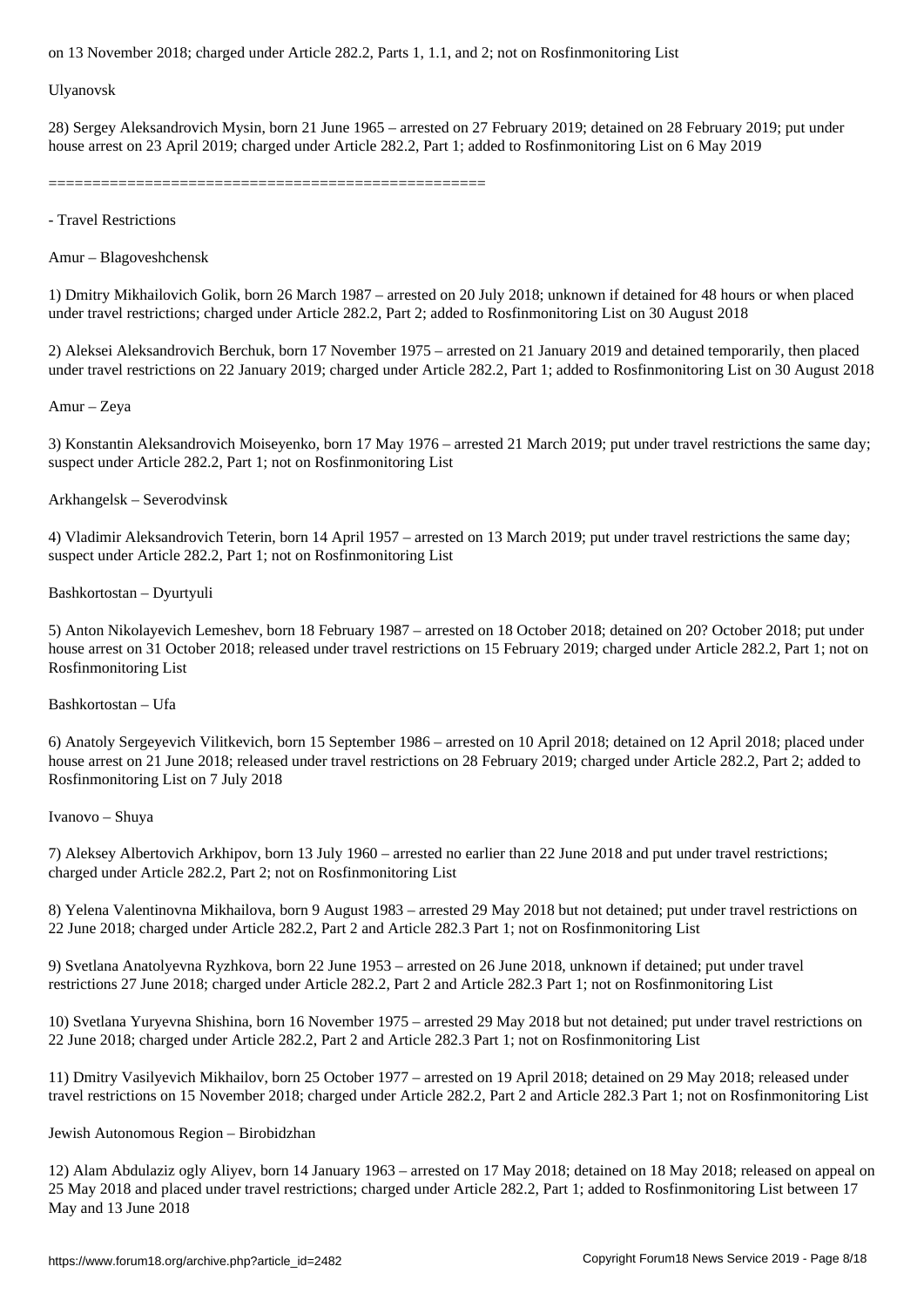13) Valery Sergeyevich Kriger, born 11 January 1968 – arrested no later than 29 June 2018 and put under travel restrictions; charged under Article 282.2, Part 1, and Article 282.3, Part 1; added to Rosfinmonitoring List on 11 February 2019

14) Sergey Aleksandrovich Shulyarenko, born 16 November 1984 – case opened on 17 May 2018 but not arrested or detained; put under travel restrictions on unknown date; charged under Article 282.3, Part 1; added to Rosfinmonitoring List on 28 March 2019

15) Dmitry Nikolayevich Zagulin, born 29 December 1973 – case opened on 17 May 2018 but not arrested or detained; put under travel restrictions on unknown date; charged under Article 282.3, Part 1; added to Rosfinmonitoring List on 28 March 2019

# Kabardino-Balkariya – Maysky

16) Yury Viktorovich Zalipayev, born 8 October 1962 – case opened in August 2017; put under travel restrictions on 24 April 2018; charged under Article 280 Part 1 and Article 282 Part 1 but latter charge dropped on 22 January 2019; currently on trial; not on Rosfinmonitoring List

# Kamchatka – Yelizovo

17) Konstantin Aleksandrovich Bazhenov, born 24 July 1977 – arrested on 19 August 2018; detained on 21 August 2018; released on appeal on 29 August 2018 and placed under travel restrictions; charged under Article 282.2, Part 1; added to Rosfinmonitoring List on 11 October

# Khabarovsk

18) Tatyana Valentinovna Zhuk, born 13 March 1973 – arrested on 10 November 2018 and put under travel restrictions; suspect under Article 282.2, Part 2; not on Rosfinmonitoring List

19) Maya Pavlovna Karpushkina, born 19 March 1949 – arrested on 10 November 2018 and put under travel restrictions; suspect under Article 282.2, Part 2; not on Rosfinmonitoring List

20) Svetlana Grigoryevna Sedova, born 8 June 1969 – arrested on 10 November 2018 and put under travel restrictions; suspect under Article 282.2, Part 2; not on Rosfinmonitoring List

Khanty-Mansi Autonomous Region – Surgut

21) Vyacheslav Pavlovich Boronos, born 1 June 1966 – probably arrested on 15 February 2019; unknown if detained for 48 hours; put under travel restrictions no later than 17 February 2019; suspect under Article 282.2, Part 1 or 2; not on Rosfinmonitoring List

22) Vasily Vasilyevich Burunesku, born 6 September 1958 – probably arrested on 15 February 2019; unknown if detained for 48 hours; put under travel restrictions no later than 17 February 2019; suspect under Article 282.2, Part 1 or 2; not on Rosfinmonitoring List

23) Artyom Stanislavovich Kim, born 3 January 1988 – probably arrested on 15 February 2019; unknown if detained for 48 hours; put under travel restrictions no later than 17 February 2019; suspect under Article 282.2, Part 1 or 2; not on Rosfinmonitoring List

24) Aleksei Nikolayevich Plekhov, born 28 July 1977 – probably arrested on 15 February 2019; unknown if detained for 48 hours; put under travel restrictions no later than 17 February 2019; charged under Article 282.2, Part 1 or 2; not on Rosfinmonitoring List

# Kostroma

25) Sergey Alekseyevich Rayman, born 5 October 1996 – arrested on 25 July 2018; detained on 26 July 2018; placed under house arrest on 21 September 2018; placed under specific restrictions on 24 October 2018; put under travel restrictions on 22 January 2019; charged under Article 282.2, Part 1; not on Rosfinmonitoring List

26) Valeriya Aleksandrovna Rayman, born 21 May 1993 – arrested on 25 July 2018 and detained for 48 hours; released on 27 July 2018 and put under specific restrictions; put under travel restrictions on 22 January 2019; charged under Article 282.2, Part 2; not on Rosfinmonitoring List

# Krasnoyarsk – Minusinsk

27) Dmitry Anatolyevich Maslov, born 7 September 1976 – arrested on 19 April 2019; put under travel restrictions no later than 22 April 2019; suspect under Article 282.2, Part 1; not on Rosfinmonitoring List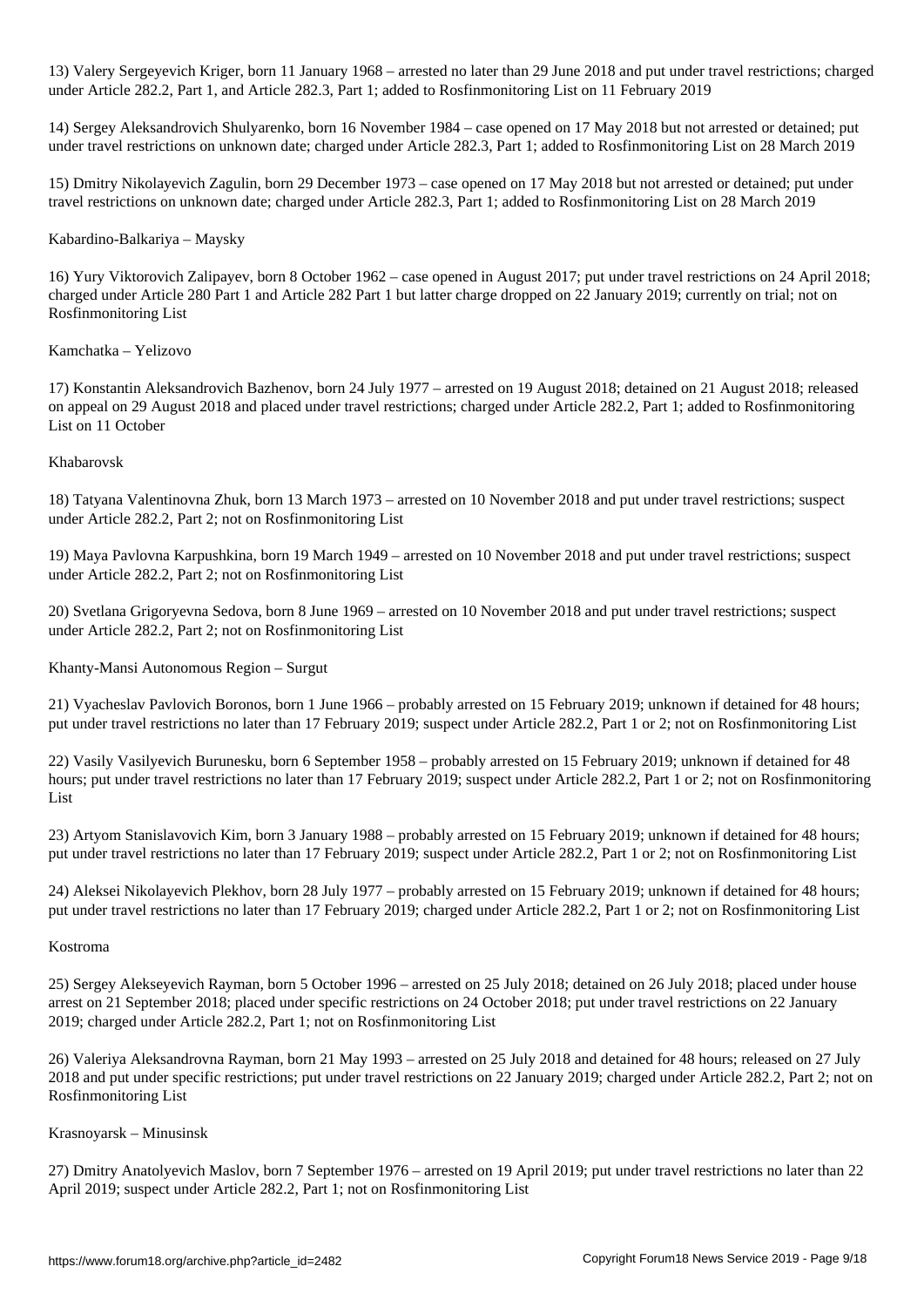28) Sergey Artyomovich Agadzhanov, born 20 October 1957 – arrested on 20 March 2019 and released after questioning; put under travel restrictions no later than 9 April 2019; charged under Article 282.2, Part 1; added to Rosfinmonitoring List on 21 March 2019

29) Lyubov Ivanovna Asatryan, born 11 January 1951 - arrested on 20 March 2019 and released after questioning; put under travel restrictions no later than 9 April 2019; charged under Article 282.2, Part 1; added to Rosfinmonitoring List on 21 March 2019

30) Anastasiya Petrovna Chibisova, born 25 October 1994 – arrested on 20 March 2019 and released after questioning; put under travel restrictions no later than 9 April 2019; suspect under Article 282.2, Part 1; added to Rosfinmonitoring List on 21 March 2019

31) Galina Sergeyevich Dergacheva, born 16 December 1956 – arrested on 20 March 2019 and released after questioning; put under travel restrictions no later than 9 April 2019; suspect under Article 282.2, Part 1; added to Rosfinmonitoring List on 21 March 2019

32) Inna Alekseyevna Kardakova, born 2 August 1980 – arrested on 20 March 2019 and released after questioning; put under travel restrictions no later than 9 April 2019; suspect under Article 282.2, Part 1; added to Rosfinmonitoring List on 21 March 2019

33) Irina Vladimirovna Khvostova, born 15 March 1992 – arrested on 20 March 2019 and released after questioning; put under travel restrictions no later than 9 April 2019; suspect under Article 282.2, Part 1; added to Rosfinmonitoring List on 21 March 2019

34) Viktor Anatolyevich Revyakin, born 2 March 1957 – arrested on 20 March 2019 and released after questioning; put under travel restrictions no later than 9 April 2019; suspect under Article 282.2, Part 1; added to Rosfinmonitoring List on 21 March 2019

35) Mikhail Yuryevich Solntsev, born 26 December 1962 – arrested on 20 March 2019 and released after questioning; put under travel restrictions no later than 9 April 2019; suspect under Article 282.2, Part 1; added to Rosfinmonitoring List on 21 March 2019

36) Oksana Mikhailovna Solntseva, born 17 August 1966 – arrested on 20 March 2019 and released after questioning; put under travel restrictions no later than 9 April 2019; charged under Article 282.2, Part 1; added to Rosfinmonitoring List on 21 March 2019

37) Konstantin Nikolayevich Petrov, born 9 August 1986 – arrested on 30 May 2018; detained on 1 June 2018; released from detention on appeal on 3 August 2018 and placed under house arrest; put under travel restrictions on 29 March 2019; suspect under Article 282.2, Part 1; added to Rosfinmonitoring List on 28 December 2018

38) Ivan Grigoryevich Puyda, born 5 November 1978 – arrested in Khabarovsk on 30 May 2018; detained in Magadan on 1 June 2018; put under house arrest on 5 October 2018; put under travel restrictions on 29 March 2019; charged under Article 282.2, Part 1; added to Rosfinmonitoring List on 28 December 2018

39) Sergey Liviyevich Yerkin, born 23 June 1953 – arrested on 30 May 2018; detained on 1 June 2018; put under house arrest on 5 October 2018; put under travel restrictions on 29 March 2019; suspect under Article 282.2, Part 1; added to Rosfinmonitoring List on 28 December 2018

40) Yevgeny Anatolyevich Zyablov, born 9 March 1977 – arrested on 30 May 2018; detained on 1 June 2018; put under house arrest on 5 October 2018; put under travel restrictions on 27 March 2019; suspect under Article 282.2, Part 1; added to Rosfinmonitoring List on 28 December 2018

#### Mordoviya – Saransk

41) Vladimir Andreyevich Atryakhin, born 29 September 1987 – arrested on 6 February 2019; detained no later than 8 February 2019; put under travel restrictions on 29 March 2019; charged under Article 282.2, Part 1; added to Rosfinmonitoring List on 11 April 2019

42) Denis Nikolayevich Antonov, born 17 December 1976 - arrested on 26 March 2019; unknown if detained for 48 hours; put under travel restrictions; unknown whether suspect or charged under Article 282.2 Part 2; added to Rosfinmonitoring List on 11 April 2019

43) Aleksandr Yevgenyevich Korolyov, born 20 September 1978 - arrested on 21 March 2019; unknown if detained for 48 hours; put under travel restrictions; unknown whether suspect or charged under Article 282.2 Part 2; added to Rosfinmonitoring List on 11 April 2019

#### Murmansk – Polyarny

44) Roman Nikolayevich Markin, born 18 March 1974 – arrested on 18 April 2018; detained no later than 20 April 2018; put under house arrest on 10 October 2018; released under travel restrictions on 7 February 2019; charged under Article 282.2, Part 1;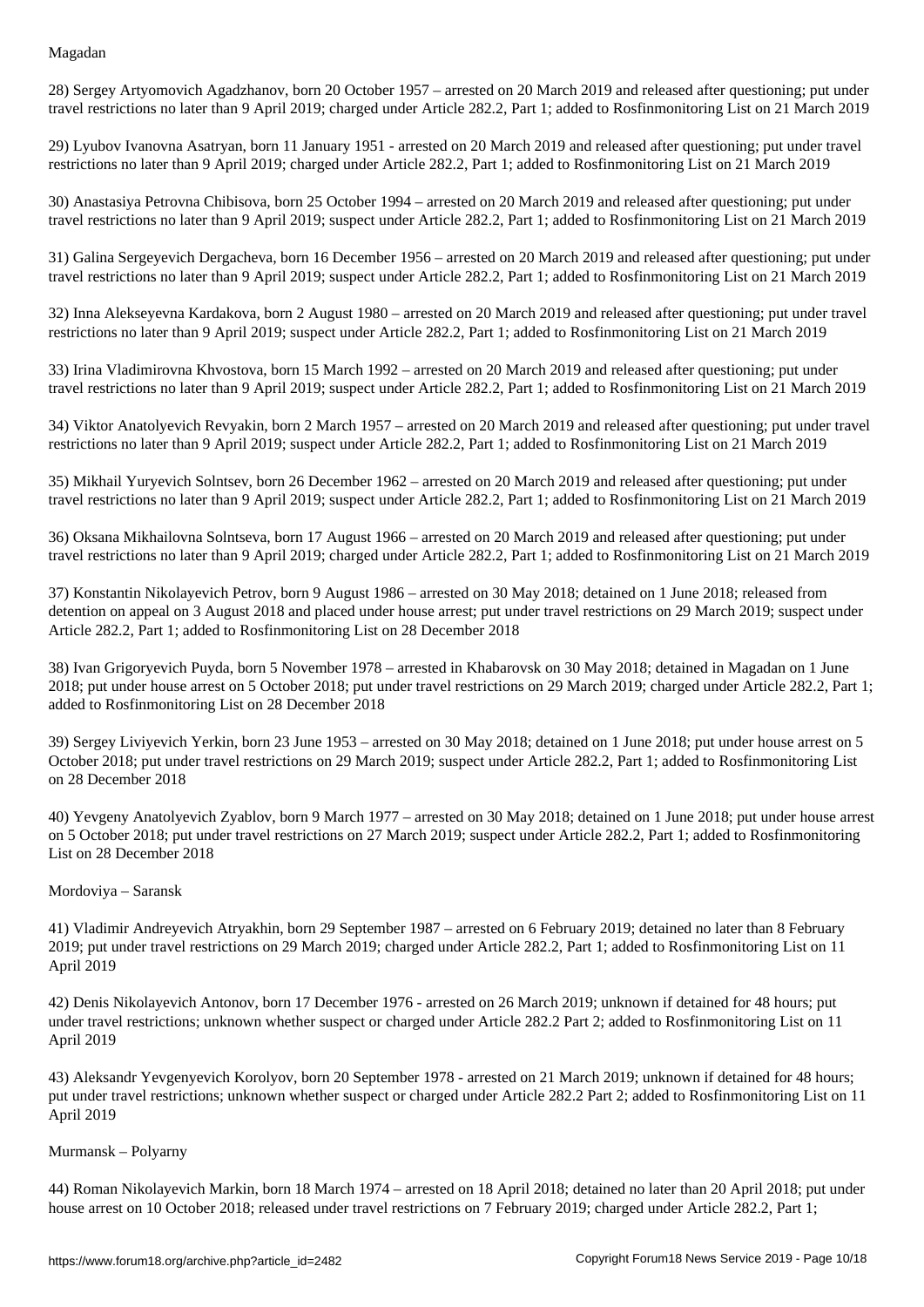45) Viktor Fyodorovich Trofimov, born 26 March 1957 – arrested on 18 April 2018; detained no later than 20 April 2018; put under house arrest on 10 October 2018; released under travel restrictions on 7 February 2019; charged under Article 282.2, Part 1; investigation completed, case sent to Polyarny District Court March 2019; not on Rosfinmonitoring List

### Novosibirsk

46) Marina Stanislavovna Chaplykina, born 16 February 1971 – arrested on 19 April 2019 and detained for 1 day; put under travel restrictions on 21 April 2019; charged under Article 282.2, Part 2; added to Rosfinmonitoring List on 8 May 2019

## Omsk

47) Anastasiya Andreyevna Polyakova, born 25 May 1984 – arrested on 4 July 2018; detained on 6 July 2018; put under house arrest on 4 December 2018; released under travel restrictions on 5 March 2019; charged under Article 282.2, Part 2; added to Rosfinmonitoring List on 15 August 2018

48) Sergey Valeryevich Polyakov, 28 April 1972 – arrested on 4 July 2018; detained on 6 July 2018; put under house arrest on 4 December 2018; rleased under travel restrictions on 5 March 2019; charged under Article 282.2, Part 2; added to Rosfinmonitoring List on 15 August 2018

#### **Orenburg**

49) Pavel Aleksandrovich Lekontsev, born 5 July 1981 – arrested 16 May 2018 but not detained; put under travel restrictions on 16 May 2018; charged under Article 282.2, Part 2; not on Rosfinmonitoring List

50) Sergey Viktorovich Logunov, born 28 November 1962 – arrested 16 May 2018 but not detained; put under travel restrictions on 16 May 2018; charged under Article 282.2, Part 2; not on Rosfinmonitoring List

51) Aleksey Nikolayevich Matveyev, born 23 April 1983 – arrested 16 May 2018 but not detained; put under travel restrictions on 16 May 2018; charged under Article 282.2, Part 2; not on Rosfinmonitoring List

52) Olga Timofeyevna Sandu, born 31 March 1984 – arrested 16 May 2018 but not detained; put under travel restrictions on 16 May 2018 but has since left Russia (on wanted list); charged under Article 282.2, Part 2; not on Rosfinmonitoring List

53) Fail Samigullovich Shangareyev, born 16 December 1960 – arrested 16 May 2018 but not detained; put under travel restrictions on 16 May 2018 but has since left Russia (on wanted list); charged under Article 282.2, Part 2; not on Rosfinmonitoring List

54) Nikolay Nikolayevich Zhugin, born 14 February 1976 – arrested 16 May 2018 but not detained; put under travel restrictions on 16 May 2018; charged under Article 282.2, Part 2; not on Rosfinmonitoring List

# Penza

55) Tatyana Sergeyevna Alushkina, born 12 September 1963 – not arrested or detained but case opened on 11 July 2018; put under travel restrictions no later than 15 April 2019; charged under Article 282.2, Part 1 or 2; added to Rosfinmonitoring List on 30 May 2019

56) Galiya Anvarovna Olkhova, born 5 February 1970 – unknown whether arrested or detained but case opened on 11 July 2018; put under travel restrictions no later than 15 April 2019; charged under Article 282.2, Part 1 or 2; added to Rosfinmonitoring List on 30 May 2019

#### Perm

57) Viktor Aleksandrovich Kuchkov, born 28 June 1967 – arrested on 17 September 2018 and detained for 48 hours; put under house arrest on 20 September 2018; put under travel restrictions on 27 December 2018; added to Rosfinmonitoring List on 21 February 2019

58) Igor Valeryevich Turik, born 25 June 1968 – arrested on 17 September 2018 and detained for 48 hours; put under house arrest on 20 September 2018; put under travel restrictions on 27 December 2018; added to Rosfinmonitoring List on 21 February 2019

# Primorye – Volno-Nadezhdinskoye

59) Grigory Gennadyevich Bubnov, born 4 September 1965 – arrested 16 July 2018; put under travel restrictions; charged under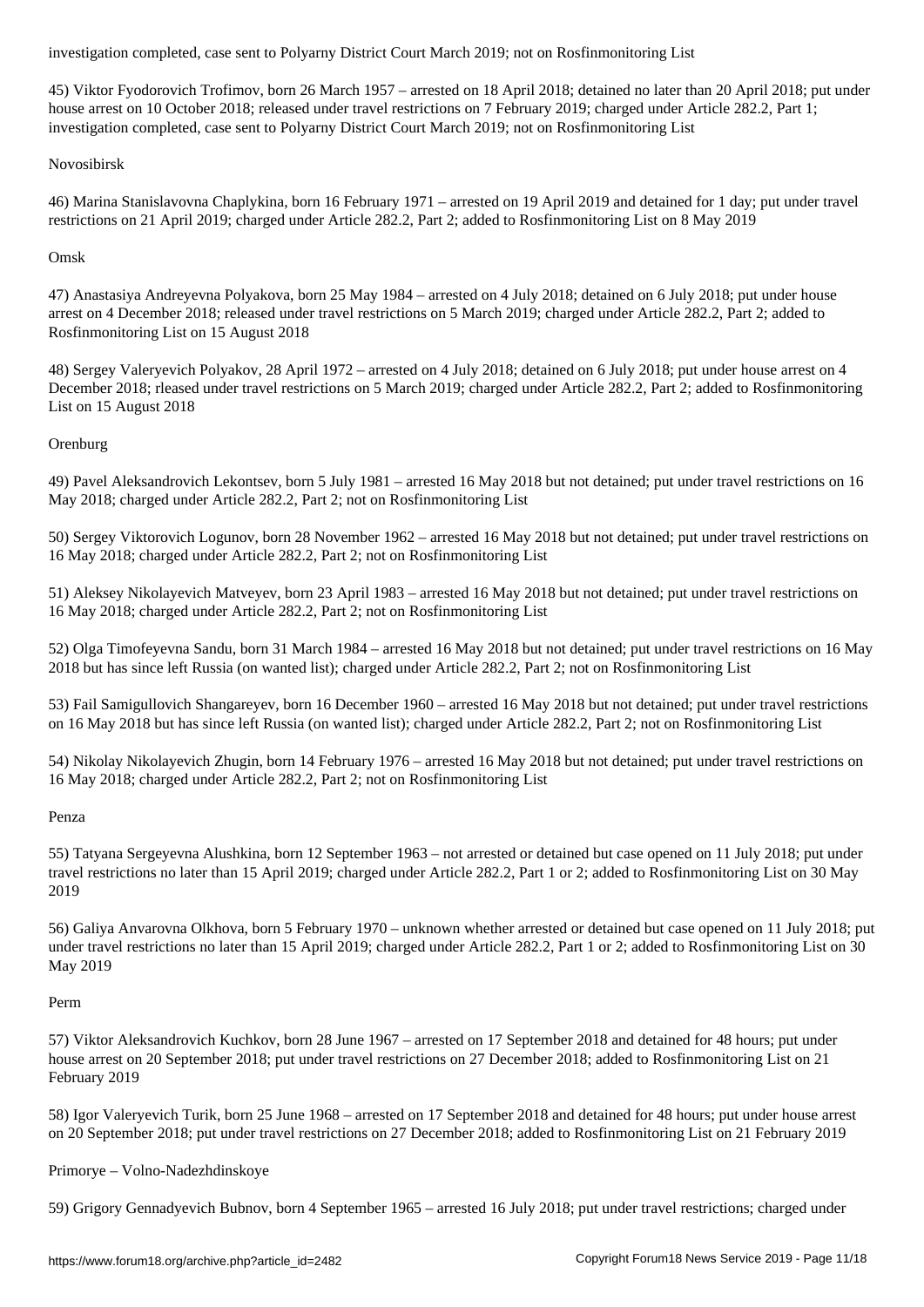Pskov – Porkhovo

60) Sergey Vasilyevich Komissarov, born 5 October 1966 – arrested on 3 April 2019; put under travel restrictions on 4 April 2019; suspect under Article 282.2, Part 1; not on Rosfinmonitoring List

61) Aleksei Nikolayevich Khabarov, born 15 February 1975 – arrested on 3 April 2019; put under travel restrictions on 4 April 2019; suspect under Article 282.2, Part 1; not on Rosfinmonitoring List

Vladivostok, Primorye

62) Valentin Pavlovich Osadchuk, born 15 March 1976 – arrested on 19 April 2018; detained on 23 April 2018; put under house arrest on 18 January 2019; charged under Article 282.2, Part 1 (upgraded from Part 2 on 1 April 2019); not on Rosfinmonitoring List

63) Nailya Sunatovna Kogay, born 5 October 1951 – arrested on 19 April 2018; put under travel restrictions on 19 April; charged under Article 282.2, Part 2; not on Rosfinmonitoring List

64) Lyubov Aleksandrovna Galaktionova, born 14 July 1942 – arrested on 19 April 2018; put under travel restrictions on 19 April; charged under Article 282.2, Part 2; not on Rosfinmonitoring List

65) Nina Ivanovna Purge, born 19 June 1940 – arrested on 19 April 2018; put under travel restrictions on 19 April; charged under Article 282.2, Part 2; not on Rosfinmonitoring List

66) Raisa Mikhailovna Usanova, born 28 September 1947 – arrested on 19 April 2018; put under travel restrictions on 19 April; charged under Article 282.2, Part 2; not on Rosfinmonitoring List

67) Yelena Viktorovna Zayshchuk, born 25 August 1934 – arrested on 19 April 2018; put under travel restrictions on 19 April; charged under Article 282.2, Part 2; not on Rosfinmonitoring List

68) Nadezhda Anatolyevna Anoykina, born 11 January 1958 – under travel restrictions; charged under Article 282.2, Part 2; not on Rosfinmonitoring List

Sakha-Yakutiya – Lensk

69) Igor Nikolayevich Ivashin, born 16 April 1976 – arrested on 30 June or 1 July; put under travel restrictions on 2 July; suspect under Article 282.2, Part 1; not on Rosfinmonitoring List

Saratov

70) Gennady Vasilyevich German, born 12 June 1969 – arrested on 12 June 2018 but not detained beyond 48 hours; put under travel restrictions on 14 June 2018; suspect under Article 282.2, Part 1; not on Rosfinmonitoring List

71) Roman Aleksandrovich Gridasov, born 16 September 1978 – arrested on 12 June 2018 but not detained beyond 48 hours; put under travel restrictions on 14 June 2018; suspect under Article 282.2, Part 1; not on Rosfinmonitoring List

72) Aleksey Petrovich Miretsky, born 14 December 1975 – arrested on 12 June 2018 but not detained beyond 48 hours; put under travel restrictions on 14 June 2018; suspect under Article 282.2, Part 1; not on Rosfinmonitoring List

Sverdlovsk – Karpinsk

73) Venera Nikolayevna Dulova, born 3 January 1961 – arrested no earlier than 1 August 2018 and placed under travel restrictions; suspect under Article 282.2, Part 2; not on Rosfinmonitoring List

74) Aleksandr Vitalyevich Pryanikov, born 18 May 1987 – arrested no earlier than 21 September 2018 and placed under travel restrictions; suspect under Article 282.2, Part 2; not on Rosfinmonitoring List

Tatarstan – Naberezhnyye Chelny

75) Zinaida Viktorovna Soldatova, born 2 April 1967 – arrested on 27 March 2018 but not detained; put under travel restrictions on 12 June 2018; suspect under Article 282.2, Parts 1, 1.1, and 2; not on Rosfinmonitoring List

76) Valentina Ivanovna Stepkina, born 18 January 1951 – arrested on 27 March 2018 but not detained; put under travel restrictions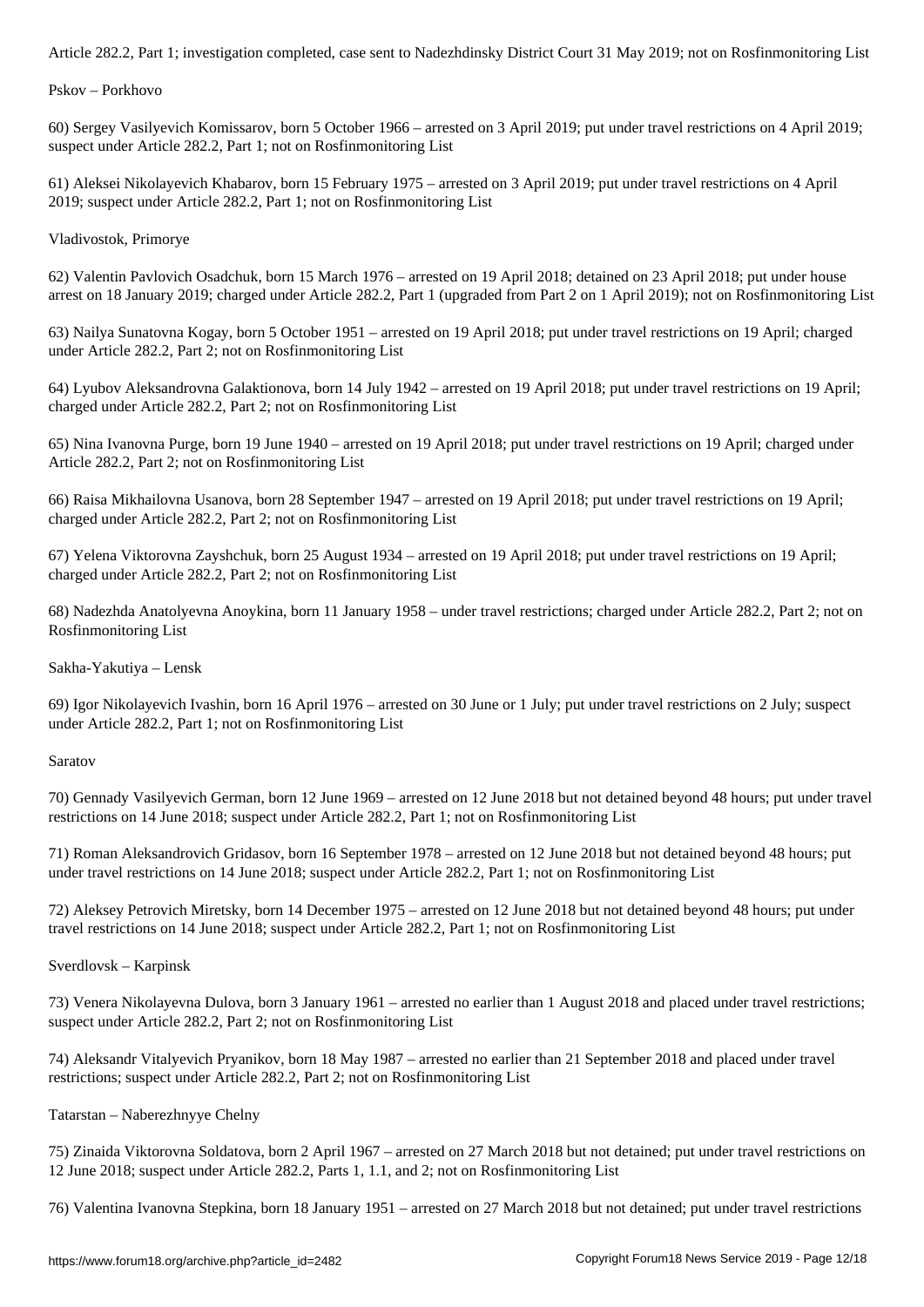==================================================

# - Specific Restrictions

# Arkhangelsk

1) Yevgeny Viktorovich Yakku, born 22 February 1980 – arrested on 18 February 2019 and held in temporary detention; released under specific restrictions on 19 February 2019 – not allowed to go out at night, to hold "meetings and gatherings" at home, to use the telephone, post, or internet, or to communicate with anyone else involved in the case; charged under Article 282.2, Part 1.1 and Part 2; added to Rosfinmonitoring List on 4 April 2019

# Khanty-Mansi Autonomous Region

2) Yevgeny Anatolyevich Fedin, born 7 February 1977 – arrested on 15 February 2019; detained on 18 February 2019; released on 11 April 2019 and put under specific restrictions – not allowed to go out at night, communicate with others involved in the case, or use the post, telephone, or internet; charged under Article 282.2, Part 1 or 1.1 or 2; not on Rosfinmonitoring List

3) Sergey Pavlovich Loginov, born 18 September 1961 – arrested on 15 February 2019; detained on 18 February 2019; released on 11 April 2019 and put under specific restrictions – not allowed to go out at night, communicate with others involved in the case, or use the post, telephone, or internet; charged under Article 282.2, Part 1 or 1.1 or 2; not on Rosfinmonitoring List

# Kirov

4) Andrei Vladimirovich Shchepin, born 11 June 1991 – arrested on 26 March 2019 and detained for 48 hours; put under specific restrictions on 29 March 2019; suspect under Article 282.2, Part 1 or 2; added to Rosfinmonitoring List on 30 April 2019

# **Orenburg**

5) Aleksandr Gennadyevich Suvorov, born 20 April 1980 – arrested on 16 May 2018; detained on 19 May 2018; placed under house arrest on 3 August 2018; put under specific restrictions on 14 October 2018 – not allowed to go out at night, send or receive post, or use other means of communication, but has since left Russia (on wanted list); charged under Article 282.2, Part 1; not on Rosfinmonitoring List

6) Vladimir Yuryevich Kochnev, born 15 October 1979 – arrested on 16 May 2018; detained on 19 May 2018; placed under house arrest on 3 August 2018; put under specific restrictions on 14 October 2018 – not allowed to send or receive post, or use other means of communication; night-time curfew lifted on 12 February 2019; charged under Article 282.2, Part 1; not on Rosfinmonitoring List

7) Vladislav Sergeyevich Kolbanov, born 27 November 1992 – arrested on 16 May 2018; put under house arrest on 19 May 2018; put under specific restrictions on 14 October 2018 – not allowed to send or receive post, or use other means of communication; night-time curfew lifted on 12 February 2019; charged under Article 282.3 Part 1; not on Rosfinmonitoring List

# Perm

8) Aleksandr Vasilyevich Solovyov, born 13 February 1970 – arrested on 22 May 2018; put under house arrest on 24 May 2018; put under specific restrictions on 19 November 2018 – not allowed to use the phone, internet, or postal service, or speak with other parties in the case; charged under Article 282.2, Part 2; not on Rosfinmonitoring List

# Saratov

9) Konstantin Viktorovich Bazhenov, born 10 May 1975 – arrested on 12 June 2018; detained on 14 June 2018; released under specific restrictions on 20 May 2019 – cannot go out at night, communicate with anyone else involved in the case, or use the telephone or internet, and must wear electronic tag; charged under Article 282.2, Part 1; not on Rosfinmonitoring List

10) Aleksey Vladimirovich Budenchuk, born 27 July 1982 – arrested on 12 June 2018; detained on 14 June 2018; ; released under specific restrictions on 20 May 2019 – cannot go out at night, communicate with anyone else involved in the case, or use the telephone or internet, and must wear electronic tag; charged under Article 282.2, Part 1; not on Rosfinmonitoring List

11) Feliks Khasanovich Makhammadiyev, born 14 December 1984 – arrested on 12 June 2018; detained on 14 June 2018; ; released under specific restrictions on 20 May 2019 – cannot go out at night, communicate with anyone else involved in the case, or use the telephone or internet, and must wear electronic tag; charged under Article 282.2, Part 1; not on Rosfinmonitoring List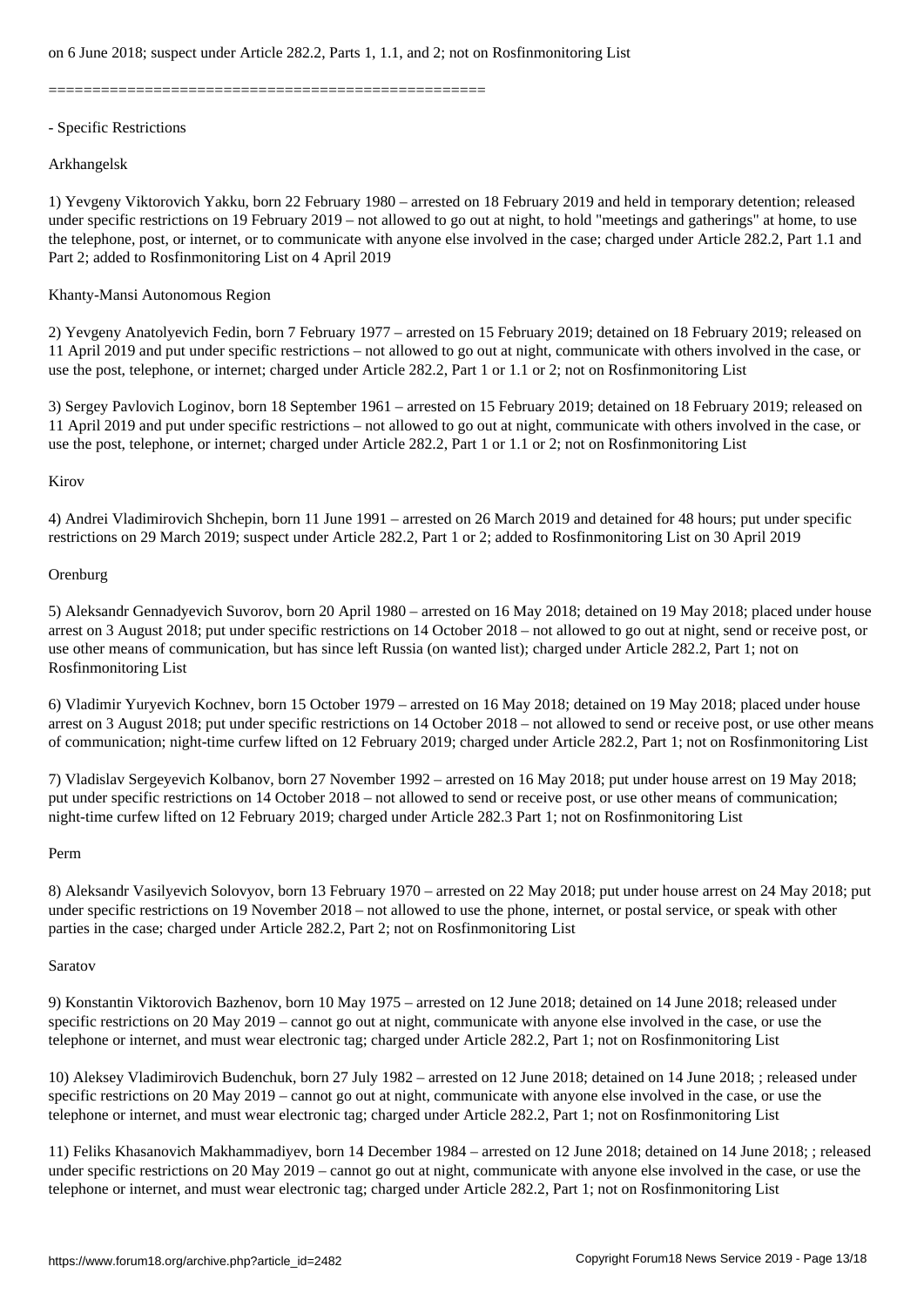12) Khoren Nikolevich Khachikyan, born 25 April 1985 – arrested on 27 February 2019 and held in temporary detention for one day; put under house arrest on 28 February 2019; released and put under specific restrictions on 19 April 2019 – not allowed to go out at night or use communications; charged under Article 282.2, Part 1 or 2; added to Rosfinmonitoring List on 6 May 2019

13) Aleksandr Vyacheslavovich Ganin, born 8 January 1957 – arrested on 15 May 2019 and held in temporary detention for 48 hours; put under specific restrictions on 16 May 2019 – not allowed to go out between 4pm and 9am, to use the telephone or internet, or to speak to anyone else involved in the case; charged under Article 282.2, Part 2; not on Rosfinmonitoring List

14) Natalya Aleksandrovna Mysina, born 17 December 1971 – arrested on 27 February 2019 and held in temporary detention for one day; put under house arrest on 28 February 2019; released and put under specific restrictions on 19 April 2019 – not allowed to go out at night or use communications; charged under Article 282.2, Part 1 or 2; added to Rosfinmonitoring List on 6 May 2019

15) Andrei Vladimirovich Tabakov, born 23 January 1973 – arrested on 27 February 2019 and held in temporary detention for one day; put under house arrest on 28 February 2019; released and put under specific restrictions on 24 April 2019 – not allowed to go out at night or use communications; charged under Article 282.2, Part 1 or 2; added to Rosfinmonitoring List on 6 May 2019

16) Mikhail Grigoryevich Zelensky, born 7 November 1960 – arrested on 27 February 2019 and held in temporary detention for one day; put under house arrest on 28 February 2019; released and put under specific restrictions on 23 April 2019 – not allowed to go out at night or use communications; charged under Article 282.2, Part 1 or 2; added to Rosfinmonitoring List on 6 May 2019

==================================================

- Obligation to present oneself (obyazatelstvo o yavke)

Pskov

1) Gennady Valerianovich Shpakovsky, born 6 October 1958 – arrested on 3 June 2018; put under travel restrictions on unknown date; suspect under Article 282.2, Part 1; added to Rosfinmonitoring List on 6 July 2018

Kamchatka – Petropavlovsk-Kamchatsky

2) Sergey Mikhailovich Ledenyov, born 23 July 1974 – arrested 2 December 2018 and put under travel restrictions which lapsed/were lifted on unknown date; suspect under Article 282.2, Part 1; added to Rosfinmonitoring List on 22 May 2019

Republic of Khakasiya – Abakan

3) Roman Lyubomirovich Baranovsky, born 27 June 1974 – arrested 10 April 2019 and released after questioning; suspect under Article 282.2, Part 1; not on Rosfinmonitoring List

4) Valentina Ivanovna Baranovskaya, born 8 April 1951 – arrested 10 April 2019 and released after questioning; suspect under Article 282.2, Part 1; not on Rosfinmonitoring List

Kirov

5) Anatoly Mikhailovich Tokarev, born 31 December 1958 – questioned 24 May 2019; suspect under Article 282.2, Part 1; not on Rosfinmonitoring List

==================================================

- No known restrictions

Arkhangelsk – Severodvinsk

1) Sergey Aleksandrovich Potylitsyn, born 21 May 1981 – arrested on 13 March 2019 and released after questioning; suspect under Article 282.2, Part 1; not on Rosfinmonitoring List

2) Andrei Nikolaevich Maksimovich, born 5 January 1995 - suspect under Article 282.2, Part 1; not on Rosfinmonitoring List

3) Kareliya Fyodorovna Mamykina, born 18 April 1941 - arrested on 7 May 2019; unknown whether detained for 48 hours; unknown whether suspect or charged under Article 282.2 Part 2; not on Rosfinmonitoring List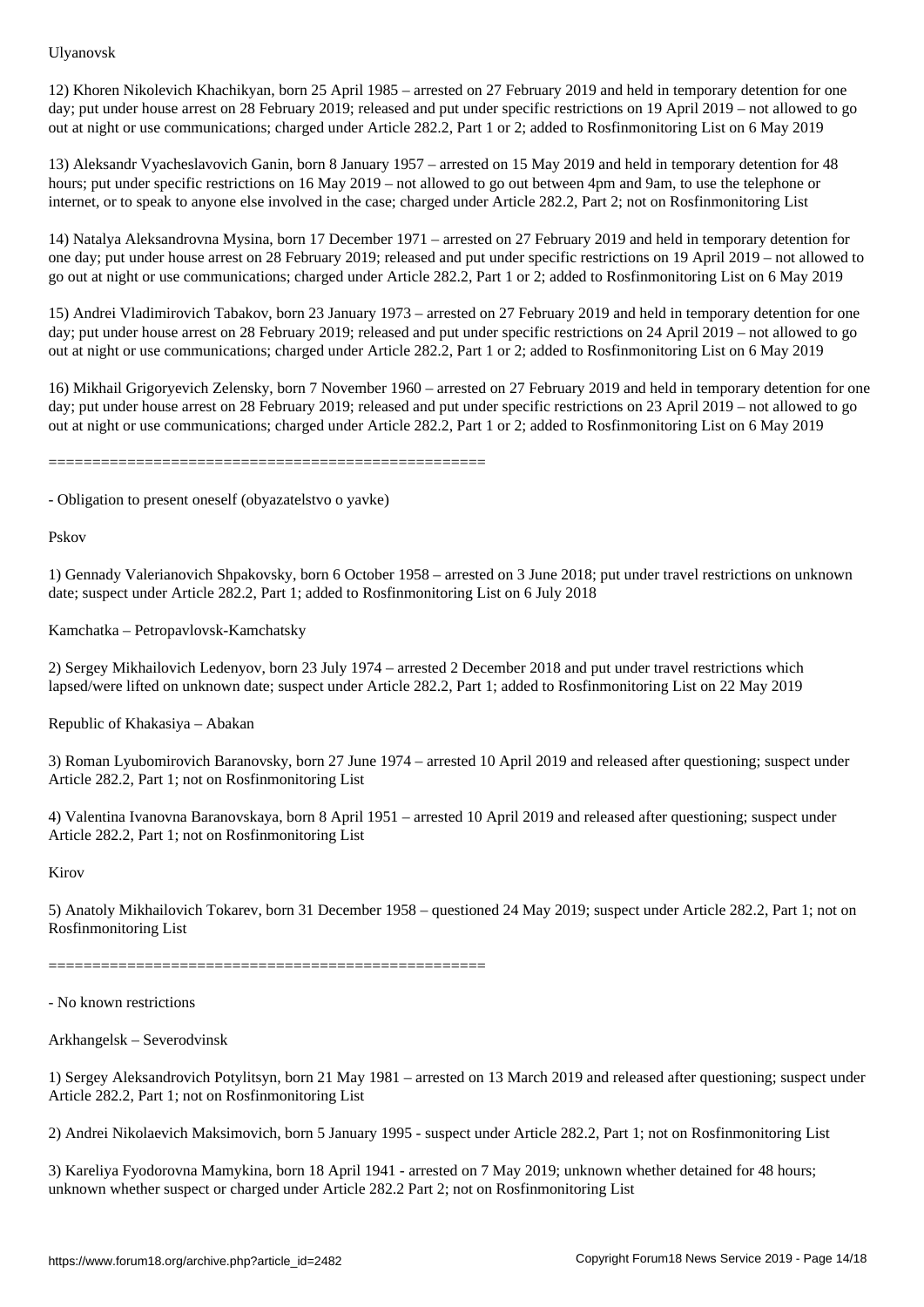4) Sergey Aleksandrovich Voykov, born 28 August 1975 – arrested on 7 February 2018; released under travel restrictions on 10 February 2018, which later lapsed, but has since left Russia; suspect under Article 282.2, Part 2; not on Rosfinmonitoring List

5) Anatoly Aleksandrovich Shalyapin, born 21 January 1994 – arrested on 7 February 2018; released under travel restrictions on 10 February 2018, which later lapsed; suspect under Article 282.2, Part 1; not on Rosfinmonitoring List

# Kamchatka – Yelizovo

6) Snezhana Yevgenyevna Bazhenova, born 20 December 1977 – arrested on 19 August 2018 and detained for 48 hours; put under travel restrictions on 21 August 2018 which appear to have lapsed; charged under Article 282.2, Part 1; added to Rosfinmonitoring List on 11 October 2018

7) Vera Ivanovna Zolotova, born 20 October 1946 – arrested on 19 August 2018 and detained for 48 hours; put under travel restrictions on 21 August 2018 which appear to have lapsed; charged under Article 282.2, Part 1; added to Rosfinmonitoring List on 11 October 2018

Kamchatka – Vilyuchinsk

8) Yelena Vyacheslavovna Popova, born 10 September 1963 – arrested on 30 July 2018 and detained for 48 hours, extended to 72 hours; placed under house arrest on 3 August 2018; released from house arrest on appeal on 10 August 2018; suspect under Article 282.2, Part 1 and Article 282.2, Part 1.1; added to Rosfinmonitoring List on 11 October 2018

9) Mikhail Yuryevich Popov, born 25 May 1962 – arrested on 30 July 2018; detained on 1 August 2018; released on appeal on 9 August 2018; suspect under Article 282.2, Part 1 and Article 282.2, Part 1.1; added to Rosfinmonitoring List on 11 October 2018

#### Khabarovsk

10) Yevgeniya Nikolayevna Slobodenyuk, born 24 June 1973 – has left Russia (on wanted list); suspect under Article 282.2, Part 1.1; not on Rosfinmonitoring List

11) Vitaly Ivanovich Slobodenyuk, born 6 May 1973 – has left Russia (on wanted list); suspect under Article 282.2, Part 1.1; not on Rosfinmonitoring List

Khanty-Mansi Autonomous Region – Surgut

12) Artur Vasilyevich Severinchik, born 27 October 1968 – arrested on 15 February 2019; detained on 18 February 2019; released on 15 March 2019; charged under Article 282.2, Part 1 or 1.1 or 2; not on Rosfinmonitoring List

13) Ilkhom Aripzhanovich Aminzhanov, born 9 February 1972 – arrested on 15 February 2019; unknown if detained for 48 hours; suspect under Article 282.2, Part 1 or 2; not on Rosfinmonitoring List

14) Sergey Vladimirovich Volosnikov, born 7 November 1977 – probably arrested on 15 February 2019; unknown if detained for 48 hours; unknown whether charged or suspect under Article 282.2, Part 1 or 2; not on Rosfinmonitoring List

15) Savely Georgiyevich Gargalyk, born 10 October 1960 – probably arrested on 15 February 2019; unknown if detained for 48 hours; suspect under Article 282.2, Part 1 or 2; not on Rosfinmonitoring List

16) Timofey Viktorovich Zhukov, born 19 May 1979 – probably arrested on 15 February 2019; unknown if detained for 48 hours; suspect under Article 282.2, Part 1 or 2; not on Rosfinmonitoring List

17) Igor Sergeyevich Kobotov, born 19 September 1973 – probably arrested on 15 February 2019; unknown if detained for 48 hours; suspect under Article 282.2, Part 1 or 2; not on Rosfinmonitoring List

18) Yevgeny Aleksandrovich Kozak, born 22 April 1994 – probably arrested on 15 February 2019; unknown if detained for 48 hours, but has since left Russia; suspect under Article 282.2, Part 1 or 2; not on Rosfinmonitoring List

19) Grigory Yuryevich Ozhiganov, born 23 August 1999 – probably arrested on 15 February 2019; unknown if detained for 48 hours; suspect under Article 282.2, Part 1 or 2; not on Rosfinmonitoring List

20) Igor Vladimirovich Petrov, born 24 August 1969 – probably arrested on 15 February 2019; unknown if detained for 48 hours; suspect under Article 282.2, Part 1 or 2; not on Rosfinmonitoring List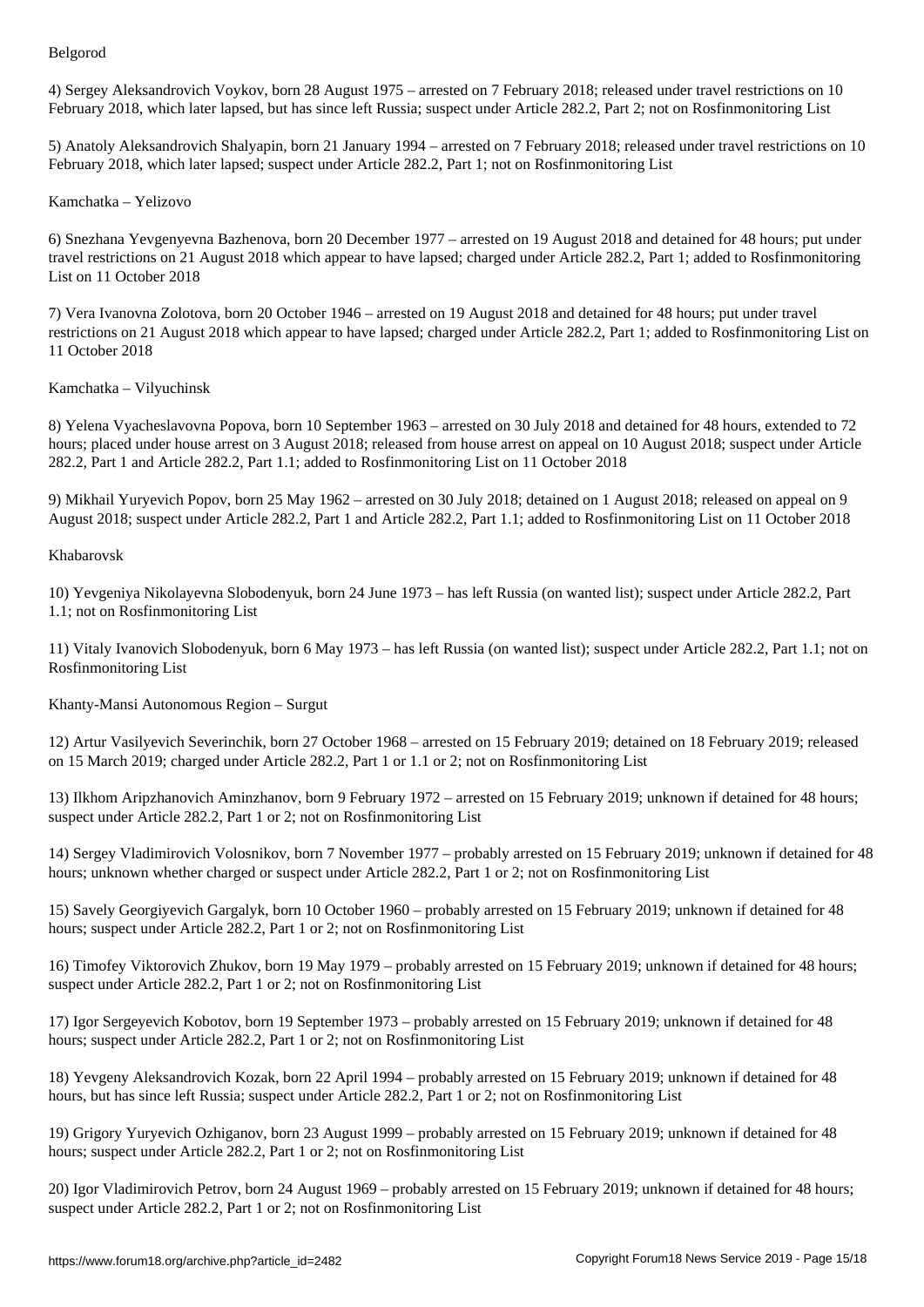21) Pavel Yuryevich Romashov, born 3 July 1974 – probably arrested on 15 February 2019; unknown if detained for 48 hours; suspect under Article 282.2, Part 1 or 2; not on Rosfinmonitoring List

22) Leonid Nikitevich Rysikov, born 2 January 1950 – probably arrested on 15 February 2019; unknown if detained for 48 hours; suspect under Article 282.2, Part 1 or 2; not on Rosfinmonitoring List

23) Igor Petrovich Trifonov, born 19 October 1969 – probably arrested on 15 February 2019; unknown if detained for 48 hours; suspect under Article 282.2, Part 1 or 2; not on Rosfinmonitoring List

24) Viktor Aleksandrovich Fefilov, born 3 March 1962 – probably arrested on 15 February 2019; unknown if detained for 48 hours; suspect under Article 282.2, Part 1 or 2; not on Rosfinmonitoring List

25) Viola Aleksandrovna Shepel, born 19 July 1976 – probably arrested on 15 February 2019; unknown if detained for 48 hours; suspect under Article 282.2, Part 1 or 2; not on Rosfinmonitoring List

26) Mikhail Olegovich Leontyev, born 11 February 1992 - arrested on 6 February 2019; unknown if detained for 48 hours - has now left Russia (on wanted list); unknown whether suspect or charged under Article 282.2 Part 1; not on Rosfinmonitoring List

27) Nikolai Andreyevich Makhalichev, born 1 July 1984 - arrested on 6 February 2019; unknown if detained for 48 hours; unknown whether suspect or charged under Article 282.2 Part 1; not on Rosfinmonitoring List

Kirov

28) Aleksandr Petrovich Shamov, born 4 November 1960 – arrested on 26 March 2019 and released after questioning; suspect under Article 282.2, Part 1 or 2; added to Rosfinmonitoring List on 30 April 2019

29) Yevgeny Georgiyevich Udintsev, born 14 March 1949 – arrested on 26 March 2019 and released after questioning; suspect under Article 282.2, Part 1 or 2; added to Rosfinmonitoring List on 30 April 2019

30) Vladislav Borisovich Grigorenko, born 18 January 1994 - arrested on 31 January 2019; unknown if detained for 48 hours - has now left Russia (on wanted list); unknown whether suspect or charged under Article 282.2 Part 2; not on Rosfinmonitoring List

Mordoviya - Saransk

31) Vladimir Grigoryevich Boyko, born 16 May 1987 - arrested on 28 March 2019; unknown if detained for 48 hours; whereabouts now unknown; unknown whether suspect or charged under Article 282.2 Part 1; added to Rosfinmonitoring List on 11 April 2019

32) Yelena Anatolyevna Nikulina, born 18 August 1968 - arrested on 28 March 2019; unknown if detained for 48 hours; unknown if suspect or charged under Article 282.2 Part 1; added to Rosfinmonitoring List on 11 April 2019

Perm

33) Boris Ivanovich Burylov, born 8 April 1941 – arrested on 17 September 2018 but released after questioning; unknown whether suspect or charged under Article 282.2, Part 1; added to Rosfinmonitoring List on 21 February 2019

34) Yury Vladimirovich Vaag, born 21 August 1975 – unknown when arrested; unknown whether suspect or charged under Article 282.2, Part 2; added to Rosfinmonitoring List on 21 February 2019

35) Aleksandr Valeryevich Inozemtsev, 13 July 1972 – unknown when arrested; unknown whether suspect or charged under Article 282.2, Part 2; added to Rosfinmonitoring List on 21 February 2019

36) Valery Grigoryevich Petrenko, 2 March 1962 – unknown when arrested; unknown whether suspect or charged under Article 282.2, Part 2; added to Rosfinmonitoring List on 21 February 2019

37) Valery Arkadyevich Rubtsov, 20 January 1972 – unknown when arrested; unknown whether suspect or charged under Article 282.2, Part 2; added to Rosfinmonitoring List on 21 February 2019

Primorye – Spassk-Dalny

38) Sergey Vladimirovich Konyukhov, born 26 July 1983 – unknown when/if arrested; unknown whether charged or suspect under Article 282.2, Part 1; added to Rosfinmonitoring List on 14 February 2019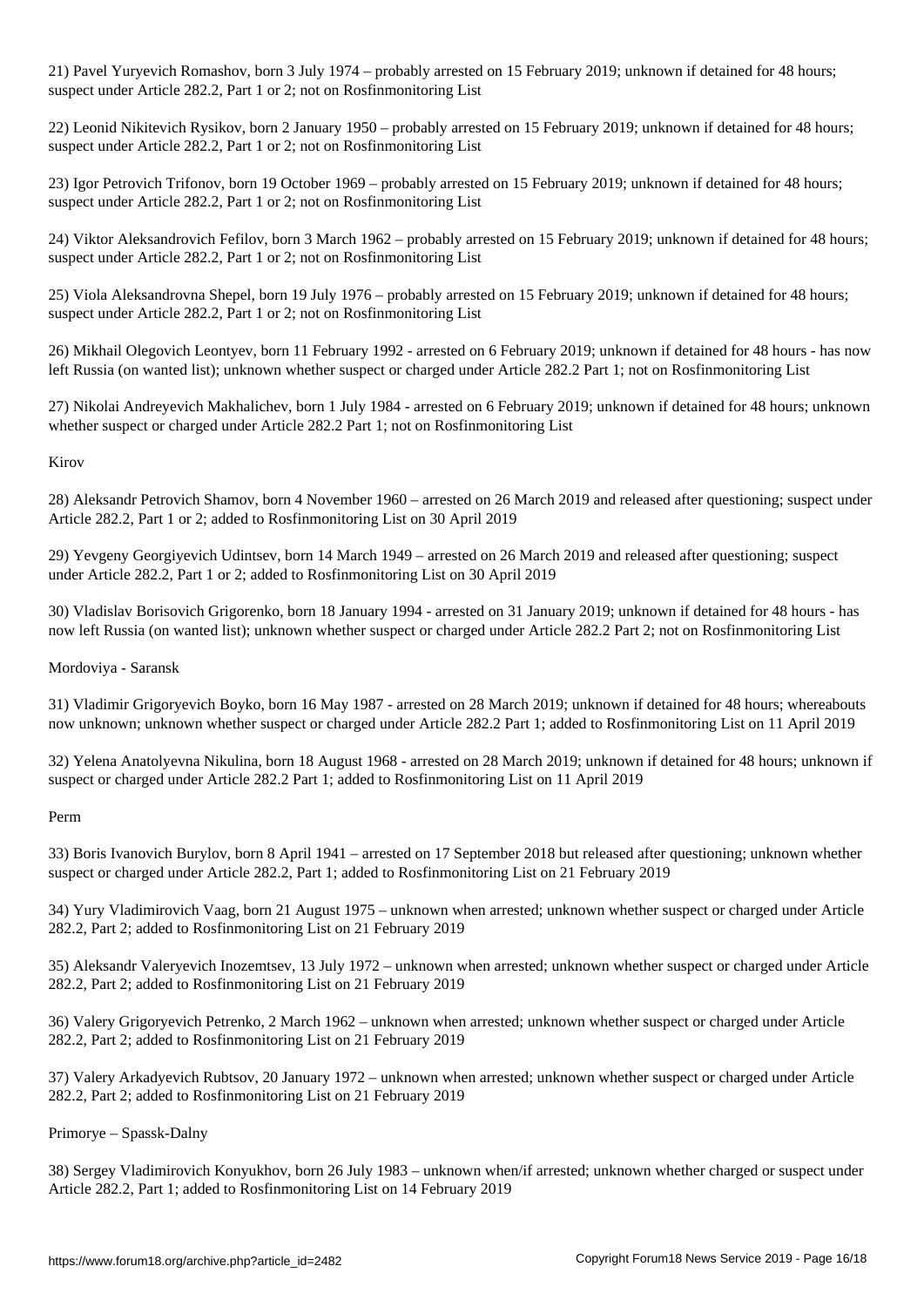39) Sergey Vladimirovich Kulakov, born 18 April 1961 – arrested on 20 January 2019; suspect under Article 282.2, Part 1; not on Rosfinmonitoring List

Stavropol – Neftekumsk

40) Aleksei Gennadyevich Shcherbich, born 27 April 1972 – arrested on 9 December 2018, but has since left Russia; unknown whether charged or suspect under Article 282.2, Part 1; not on Rosfinmonitoring List

Volgograd

41) Ivan Valkovsky, born 1982/83 – arrested on 16 May 2019 and released the same day; unknown whether suspect or charged under Article 282.2, Part 2; not on Rosfinmonitoring List

42) Valentina Aleksandrovna Makhmadagayeva, born 14 January 1948 - arrested on 16 May 2019 but not believed to have been detained; unknown whether suspect or charged under Article 282.2 Part 2; not on Rosfinmonitoring List

43) Olga Aleksandrovna Medvedeva, born 3 October 1953 - arrested on 16 May 2019 but not believed to have been detained; unknown whether suspect or charged under Article 282.2 Part 2; not on Rosfinmonitoring List

==================================================

- Trials already completed

Oryol

1) Dennis Ole Christensen, Danish citizen, born 18 December 1972 – arrested on 25 May 2017; detained on 26 May 2017; convicted on 6 February 2019 under Article 282.2, Part 1 and given six-year jail term; appeal rejected 23 May 2019; added to Rosfinmonitoring List on 27 March 2018

2) Sergey Vladimirovich Skrynnikov, born 30 October 1962 – arrested 25 May 2017 but not detained beyond 48 hours; put under travel restrictions on 13 March 2018 – lifted after his conviction; convicted under Article 282.2, Part 2 and fined 350,000 Roubles; added to Rosfinmonitoring List on 27 March 2018

Republic of Kabardino-Balkariya

3) Arkadya Akopovich Akopyan, born 28 May 1948 – put under travel restrictions on 3 May 2017; convicted under Article 282, Part 1 on 27 December 2018; acquitted on appeal on 1 March 2019; not on Rosfinmonitoring List

# (END)

Full reports on freedom of thought, conscience and belief in Russia (http://www.forum18.org/archive.php?query=&religion=all&country=10)

For more background see Forum 18's survey of the general state of freedom of religion and belief in Russia  $(\text{http://www.forum18.org/archive.php?article id=2246)}$ , as well as Forum 18's survey of the dramatic decline in this freedom related to Russia's Extremism Law (http://www.forum18.org/archive.php?article\_id=2215).

A personal commentary by Alexander Verkhovsky, Director of the SOVA Center for Information and Analysis http://www.sova-center.ru, about the systemic problems of Russian anti-extremism legislation (http://www.forum18.org/archive.php?article\_id=1468)

Forum 18's compilation of Organisation for Security and Co-operation in Europe (OSCE) freedom of religion or belief commitments (http://www.forum18.org/archive.php?article\_id=1351)

Follow us on Twitter @Forum\_18 (http://twitter.com/forum\_18)

Follow us on Facebook @Forum18NewsService (http://www.facebook.com/Forum18NewsService)

All Forum 18 text may be referred to, quoted from, or republished in full, if Forum 18 is credited as the source.

All photographs that are not Forum 18's copyright are attributed to the copyright owner. If you reuse any photographs from Forum